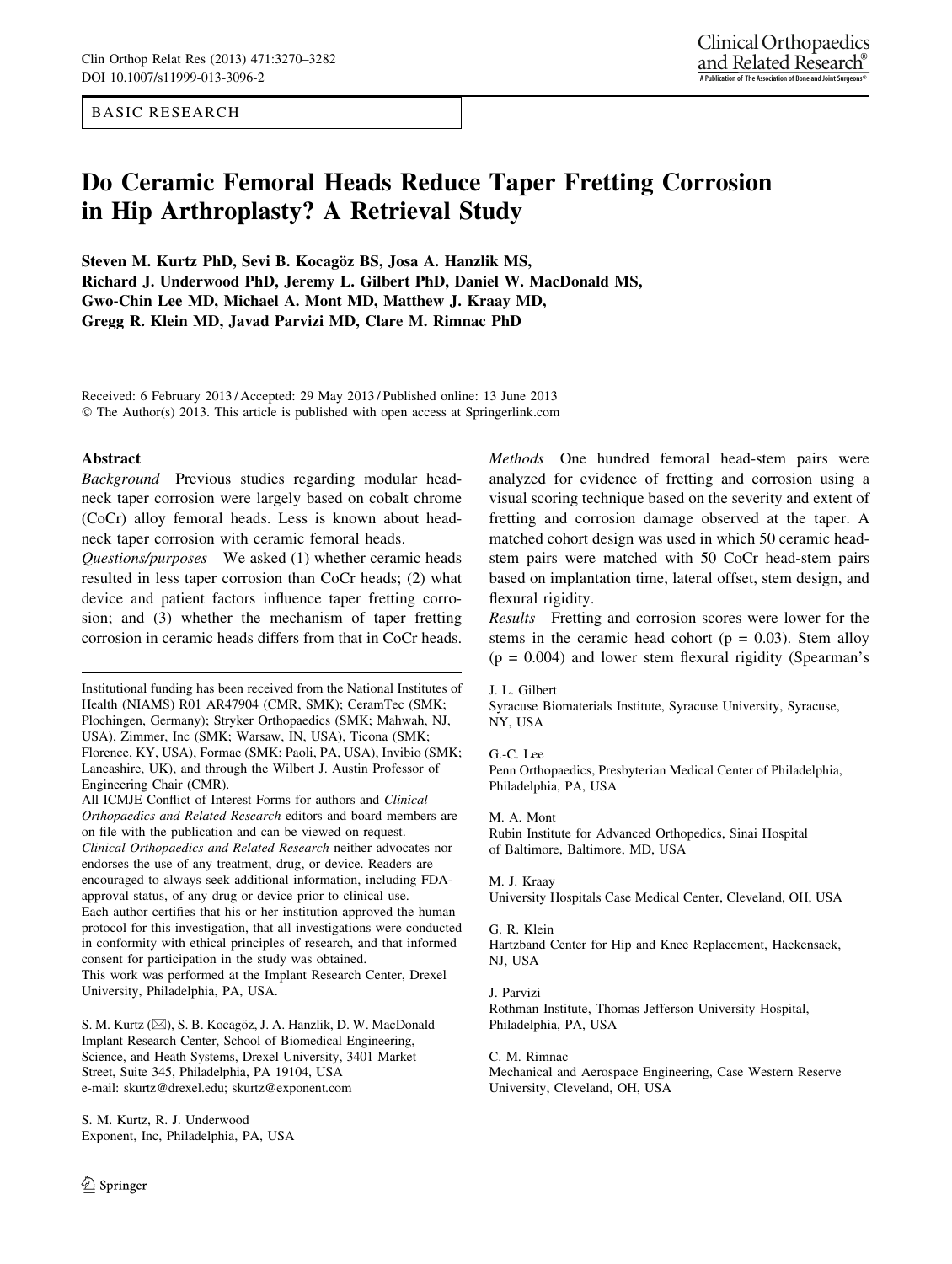$rho = -0.32$ ,  $p = 0.02$ ) predicted stem fretting and corrosion damage in the ceramic head cohort but not in the metal head cohort. The mechanism of mechanically assisted crevice corrosion was similar in both cohorts although in the case of ceramic femoral heads, only one of the two surfaces (the male metal taper) engaged in the oxide abrasion and repassivation process.

Conclusions The results suggest that by using a ceramic femoral head, CoCr fretting and corrosion from the modular head-neck taper may be mitigated but not eliminated. Clinical Relevance The findings of this study support further study of the role of ceramic heads in potentially reducing femoral taper corrosion.

# Introduction

Taper corrosion in THA was identified as a clinical concern in the 1980s to 1990s [\[2](#page-11-0), [5](#page-11-0), [7](#page-12-0), [14,](#page-12-0) [15,](#page-12-0) [24](#page-12-0), [25](#page-12-0)] and was believed to have been addressed. However, implant corrosion has recently been reintroduced as a clinical issue [\[3](#page-11-0), [8,](#page-12-0) [16–18\]](#page-12-0). There is consensus that the mechanism of taper corrosion is best characterized as mechanically assisted crevice corrosion [\[7](#page-12-0), [14](#page-12-0), [22\]](#page-12-0). Although fundamentally a crevice corrosion problem, mechanical fretting and wear also contribute by disrupting the atomically thin, protective oxide layers that border the crevice environment [\[7](#page-12-0), [9](#page-12-0), [14\]](#page-12-0). When the underlying metallic substrate is exposed by mechanical damage to the in vivo environment, rapid repassivation of the metal surfaces alters its voltage and acidifies the solution trapped in the taper crevice. Thus, the electrochemistry of the head and stem alloys as well as the solution chemistry of the taper crevice are determinants of taper corrosion [\[7](#page-12-0), [14](#page-12-0)]. For the modular head-neck connection, the crevice is the space between two opposing taper surfaces (ie, where no asperity-asperity contact is present and solution can reside). This is effectively a cracklike fluid-filled environment in electrochemical contact with the outside solution, wherein large changes in solution chemistry and crevice-type corrosion reactions can occur.

Taper corrosion depends on the dimensions and shape of the crevice at the taper interface and the complex interplay of metallurgical, chemical, electrical, and tribological factors [\[7](#page-12-0), [14](#page-12-0), [22](#page-12-0)]. A previous, multicenter retrieval analysis of head-neck taper corrosion by Goldberg et al. [[9\]](#page-12-0) documented that the combination of dissimilar alloys, metallurgical condition of the alloys, implantation time, and flexural rigidity of the femoral neck were predictors of corrosion of the neck and head. Implantation time and dissimilar alloys were also identified as important variables in a related retrieval study [[5\]](#page-11-0). More recently, a multicenter retrieval study of modular taper connections in contemporary metal-on-metal (MOM) bearings also found that implantation time, lateral offset, femoral stem modularity, and dissimilar alloys were predictors of taper corrosion [[11\]](#page-12-0). Evaluation of corrosion in the past, and for the current study, is conducted using a visual scoring method with a scale of 1 through 4 where 1 is least severe and 4 is most severe.

To date, the body of knowledge regarding taper corrosion, including the majority of previous retrieval studies of retrieved tapers, is based on cobalt chrome (CoCr) alloy femoral heads on a metallic stem in either metal-on-polyethylene (M-PE) or MOM bearings. Less is known about taper corrosion with ceramic heads on a metallic stem in ceramic-on-polyethylene (C-PE) or ceramic-on-ceramic (COC) bearings or how stem taper corrosion differs between ceramic and CoCr heads [\[10](#page-12-0), [13](#page-12-0), [25](#page-12-0)]. Previous studies are limited to a case study  $[25]$  $[25]$ , studies with significant confounding factors (ie, additional modular junctions) [[13\]](#page-12-0), or limited to components and designs that are no longer commercially relevant [\[10](#page-12-0)].

In the current study we asked (1) whether ceramic heads resulted in less taper corrosion than CoCr heads; (2) what device and patient factors exert a significant influence on taper fretting corrosion; and (3) whether the mechanism of taper fretting corrosion in ceramic heads differs from that in CoCr heads.

# Materials and Methods

# Study Design, Cohort Selection, and Clinical Information

We based our matched cohort design on the combined retrieval collections of two academic engineering-based programs working in collaboration with 12 clinical revision centers from the northeast, midwest, south, and western regions of the United States. Retrievals were collected as part of a 12-year ongoing institutional review boardapproved revision and retrieval program. An a priori power analysis was conducted and revealed that a sample size of 100 was more than sufficient to detect a difference in corrosion score of 1 between the metal and ceramic cohorts (power = 99.9%). Thus, a total sample size of 100 retrieval cases was judged to be adequate based on this analysis and previous research involving taper corrosion in MOM retrievals [[11\]](#page-12-0), in which researchers detected significant differences in taper corrosion between study groups using a sample size of approximately 100 retrievals.

From our combined interinstitutional database of over 2000 THAs, we first identified 96 sets of matched ceramic head/femoral stem taper pairs. The identified sets were restricted to ceramic heads that were produced by the same supplier (Ceramtec GmbH, Plochingen, Germany) and distributed by major manufacturers in North America.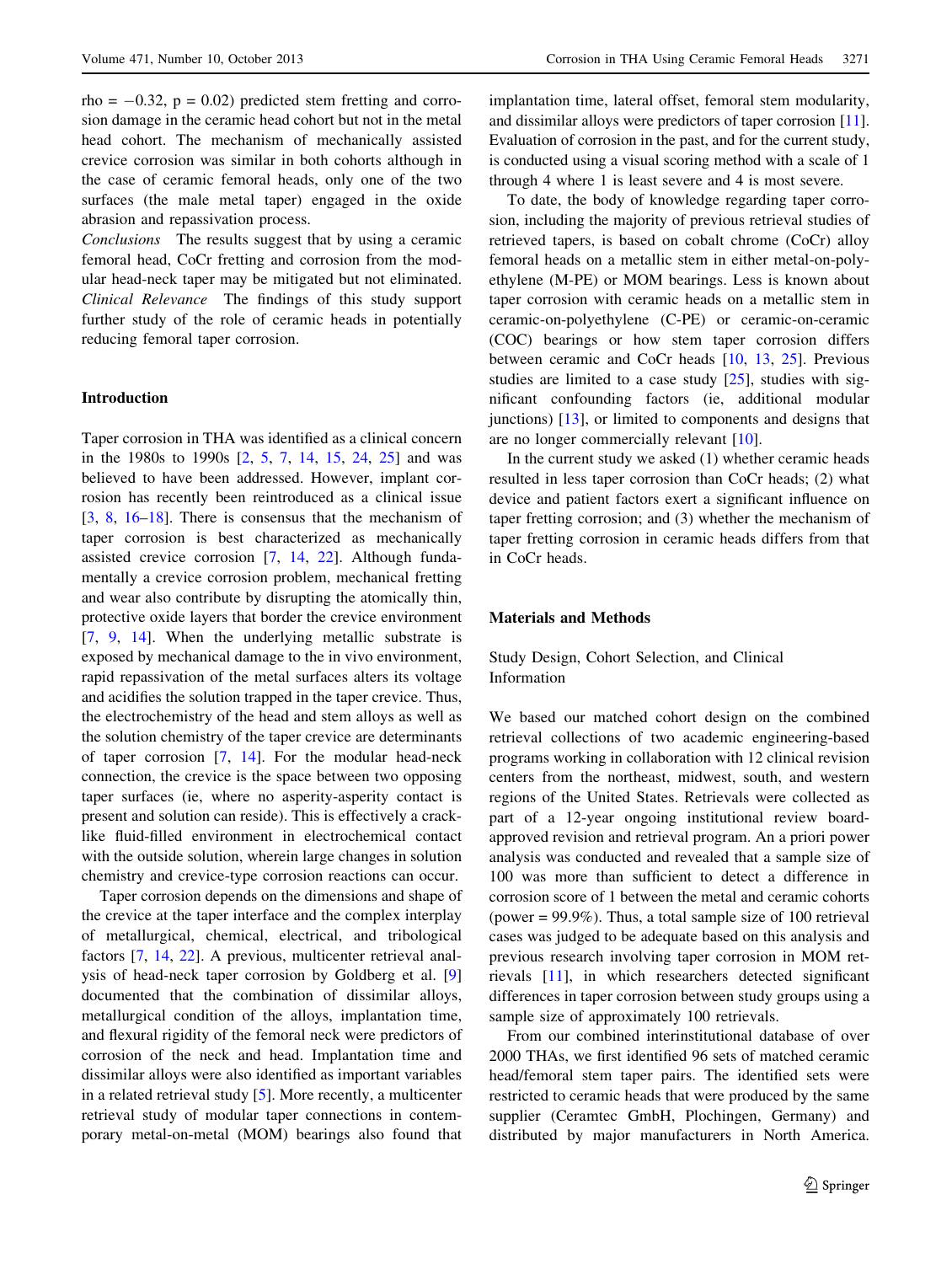According to the supplier, the geometric specifications of the femoral taper angle as well as surface roughness that mates with the bore of the ceramic head have remained unchanged since the 1980s. However, the ceramic material has evolved over time such that the 96 sets included two grades of alumina (Biolox and Biolox<sup>®</sup> forte; Ceramtec GmbH, Plochingen, Germany) and zirconia-toughened alumina (Biolox $^{(8)}$  delta) ceramic heads. The transition from Biolox<sup>®</sup> to Biolox<sup>®</sup> forte grades of alumina took place in 1995 and Biolox $^{\circledR}$  delta was clinically introduced in 2003 in Europe and 2005 in the United States. From this set, we selected the ceramic-metal taper cohort. Because previous studies have shown implantation time to be one of the most important variables related to taper corrosion [\[5](#page-11-0), [7](#page-12-0), [9\]](#page-12-0), we selected the ceramic-metal taper cohort to consist of the 50 sets (Biolox<sup>®</sup> [n = 5], Biolox<sup>®</sup> forte [n = 30], and Biolox<sup>®</sup> delta [n = 15]) with the longest implantation time and which could be matched with a metal-metal taper cohort (described subsequently). The ceramic-metal taper cohort included both COC and/or C-PE bearings (Table [1\)](#page-3-0). The majority of the components for this study were uncemented (94 of 100) with the cemented components having COC  $(n = 1)$ , C-PE  $(n = 2)$ , and M-PE  $(n = 3)$  bearing couples. Given that cement was present in three samples for both study groups, cement is not considered to be a confounding factor for this study. We excluded 11 prostheses with a modular femoral stem from the study because of previous research suggesting that modular tapers were associated with increased femoral head corrosion in MOM bearings [\[11](#page-12-0)].

We identified the matched cohort of 50 metal-metal tapered head-stem components from M-PE bearings (Table [2\)](#page-5-0). The metal femoral head in the metal-metal taper cohort was always composed of CoCr. The metallic head and stem material compositions of all samples were confirmed using an x-ray fluorescence detector (Niton XL3t GOLDD+; Thermo Scientific, Waltham, MA, USA). Devices in the ceramic-metal taper cohort were matched to create the metal-metal taper cohort based on the following three criteria (in order of importance) based on significant variables published in previous retrieval studies of taper corrosion  $[9, 11]$  $[9, 11]$  $[9, 11]$  $[9, 11]$ : (1) implantation time (most important); (2) stem neck flexural rigidity; and (3) lateral offset (least important). Although not specifically matched for, the resulting cohorts had similar head diameters (median = 32 mm and mean = 33 mm for both cohorts). In this study, the CoCr heads had the same manufacturer as the stems they were implanted with, eliminating manufacturer mixing as a confounding factor.

Stem flexural rigidity was calculated using the equation used by Goldberg and colleagues [\[9](#page-12-0)]. The flexural rigidity of the stems was calculated using the Young's modulus (E) of the alloy multiplied by the second moment of area

 $(I = \pi[d]^4/64$ , where d = diameter of stem at the distal contact point of the head taper). The diameters of the necks were measured by two independent observers (SBK, JAH) and were assumed to be circular. The combined lateral offset of the stem and head was obtained by tracing component markings, patient records, and component dimensional measurements or directly from the manufacturer-supplied design tables. When possible, we matched stem flexural rigidity and offset in the two cohorts using the identical stem design and size (Tables [1](#page-3-0), [2](#page-5-0)). The stems were fabricated from a proprietary titanium alloy (54%; TMZF; Stryker Orthopaedics, Mahwah, NJ, USA) having an elastic modulus of approximately 80 GPa, Ti-6Al-4V alloy (29%; 110 GPa elastic modulus) or from a CoCr alloy (17%; 200 GPa elastic modulus).

We considered only monolithic femoral stems with a single taper interface for the head. We excluded four ceramic heads with metal sleeves from the study. Likewise, none of the CoCr heads in the matched metal head cohort included an inner modular taper adapter or sleeve.

In addition to the retrieved components, clinical data (implantation time, age, sex, body mass index [BMI], UCLA activity score, and reason for implant revision) were collected for all patients in the ceramic-metal and metal-metal taper cohorts (Tables [1](#page-3-0) and [2,](#page-5-0) respectively). For the ceramic head cohort, the average implantation time was  $3.3 \pm 3.7$  years (range, 0.5–18 years), the mean patient age at implantation was  $52 \pm 10$  years, 17 of 50 (34%) were female, the mean BMI was  $30 \pm 7$  kg/m<sup>2</sup>, and the mean UCLA activity score was  $6 \pm 2$ . For the metal head cohort, the average implantation time was  $3.2 \pm 3.8$  years (range, 0.5–17 years), the mean patient age at implantation was  $57 \pm 14$  years, 25 of 50 (50%) were female, the mean BMI was  $30 \pm 7$  kg/m<sup>2</sup>, and the mean UCLA activity score was  $5 \pm 2$  $5 \pm 2$  (Table 2). There was no significant difference in the implantation time  $(p = 0.71)$ , sex  $(p=0.11)$ , BMI  $(p=0.91)$ , or UCLA activity levels  $(p=0.65)$ between the ceramic and metal head cohorts. However, there was a significantly ( $p = 0.03$ ) greater age in patients with a metal head as compared with the ceramic head cohort. The most frequently reported reasons for revision in both the ceramic and metal head cohorts were infection and loosening (Tables [1](#page-3-0), [2](#page-5-0)). According to the medical records, none of the heads or stems in either the ceramic-metal or metal-metal taper cohorts was revised as a result of an adverse local tissue reaction.

# Modular Interface Damage Evaluation

Devices were cleaned in accordance with institutional procedures. The CoCr head and neck tapers were inspected visually and under a stereomicroscope equipped with a digital camera (Leica DFC490; Leica Microsystems,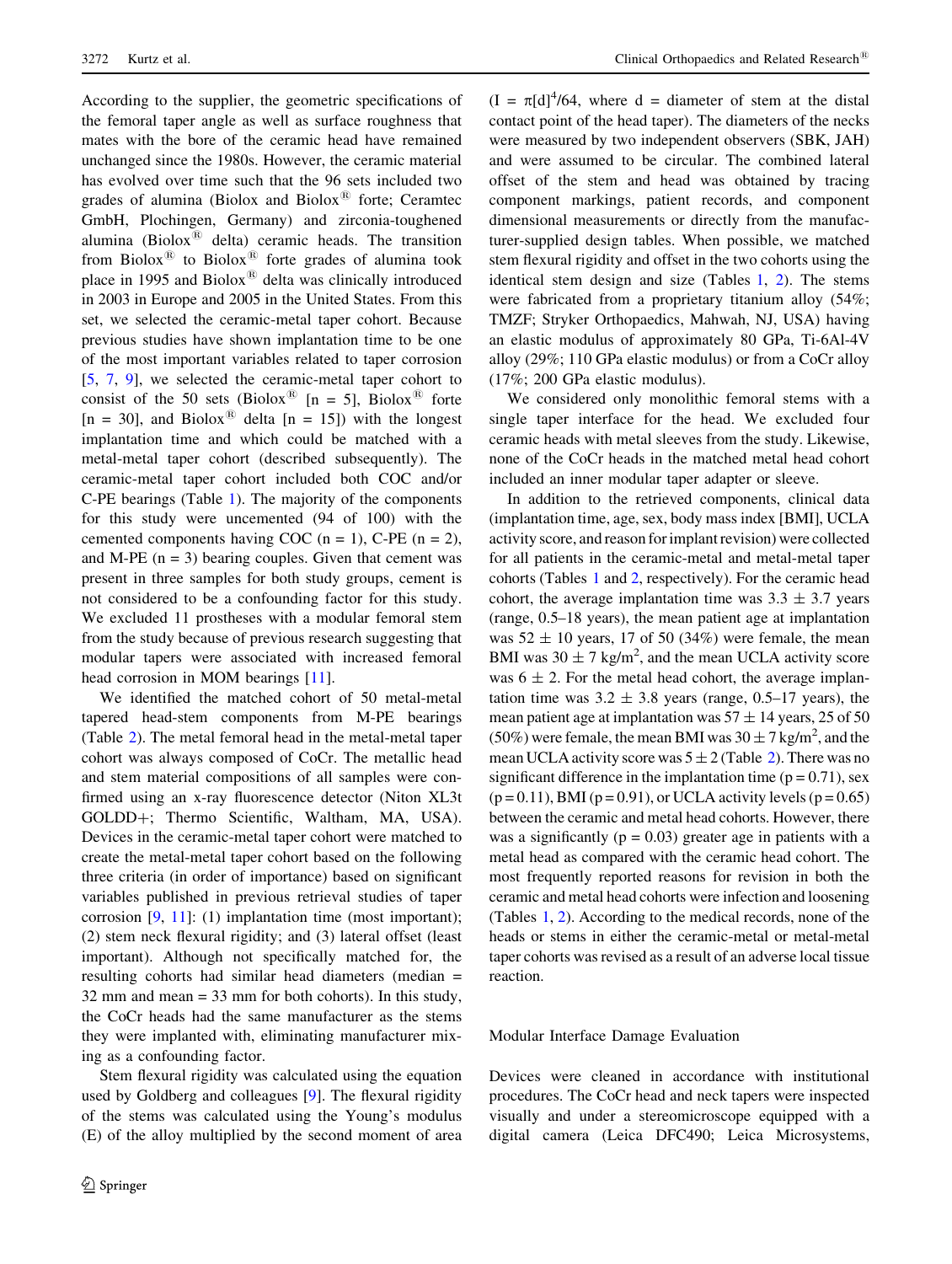<span id="page-3-0"></span>

|                             | Table 1. Patient and device information corresponding to the |                      |                         |                   | ceramic-metal taper cohort |                  |                |                |                      |            |             |                   |                                         |
|-----------------------------|--------------------------------------------------------------|----------------------|-------------------------|-------------------|----------------------------|------------------|----------------|----------------|----------------------|------------|-------------|-------------------|-----------------------------------------|
| Case                        | Implantation                                                 | Age at               | Sex                     | IMB               | Maximum                    | Revision         | Head           | Lateral        | Manufacturer         | Stem       | Stem        | Stem              | Flexural                                |
| number                      | (years)<br>time                                              | insertion<br>(years) |                         | $\rm (kg/m^2)$    | UCLA<br>score              | reason           | (mm)<br>size   | offset<br>(mm) |                      | type       | alloy       | angle<br>taper    | rigidity<br>$10^9$ .<br>Nm <sup>2</sup> |
|                             | 6.5                                                          | 75                   | Σ                       | 27                | $\overline{\phantom{a}}$   | Loosening        | 36             | 41.5           | Stryker              | Accolade   | TMZF        | V40               | 89                                      |
| $\sim$                      | 0.5                                                          | $\overline{31}$      | ≅                       | 33                | $\mathbf{r}$               | Infection        | 36             | 39             | Stryker              | Accolade   | TMZF        | V40               | 89                                      |
|                             | 0.5                                                          | 48                   | Σ                       | 42                | $\sim$                     | Loosening        | 36             | 50.3           | Stryker              | Accolade   | TMZF        | V40               | 89                                      |
|                             | 0.6                                                          | $\sum_{i=1}^{n}$     | Σ                       | $\sum_{i=1}^{n}$  | N/A                        | Loosening        | $32\,$         | $\overline{4}$ | Stryker              | Accolade   | TMZF        | V40               | $\bf 89$                                |
|                             | 0.6                                                          | 39                   | Σ                       | $\frac{1}{4}$     | $N\mathbf{A}$              | Infection        | 36             | 37             | Stryker              | Accolade   | TMZF        | V40               | $\bf 89$                                |
| ৩                           | 0.6                                                          | 46                   | $\mathbf{L}$            | $\Xi$             | $\overline{a}$             | Infection        | 36             | $\frac{1}{2}$  | DePuy                | Corail     | Ti-6Al-4V   | 12/14             | 185                                     |
|                             | 0.7                                                          | $\frac{9}{4}$        | Σ                       | $\overline{27}$   | $\sim$                     | Loosening        | 32             | $\overline{4}$ | Zimmer               | ML Taper   | $Ti-6A1-4V$ | 12/14             | 202                                     |
|                             | 0.8                                                          | 52                   | Σ                       | 38                | $\circ$                    | Loosening        | 32             | $\overline{4}$ | Zimmer               | ML Taper   | Ti-6Al-4V   | 12/14             | 202                                     |
|                             | 0.8                                                          | $\frac{4}{9}$        | ≅                       | 35                | $\mathbf{v}$               | Loosening        | 32             | 48             | Stryker              | Accolade   | TMZF        | V40               | $\rm 89$                                |
| ≘                           | $_{0.9}$                                                     | $\frac{4}{9}$        | Σ                       | $\tilde{N}$       | $\mathbf{N} \mathbf{A}$    | Loosening        | 32             | 44.2           | Stryker              | Accolade   | TMZF        | V40               | 89                                      |
|                             | $\overline{1.0}$                                             | 53                   | Σ                       | $\overline{27}$   | 4                          | Infection        | 36             | 39             | Stryker              | Omnifit    | Ti-6Al-4V   | V40               | 185                                     |
| $\mathcal{L}_{\mathcal{A}}$ | $\ddot{=}$                                                   | 53                   | Σ                       | 28                |                            | Loosening        | 36             | 33.4           | Stryker              | Accolade   | TMZF        | V40               | $\,89$                                  |
| ن                           | $\overline{1.0}$                                             | 55                   | Σ                       | $\tilde{N}$       | $\sigma$                   | Loosening        | 36             | 39             | Stryker              | Accolade   | TMZF        | V40               | $\,89$                                  |
| 그                           | $\Xi$                                                        | 43                   | ⋝                       | $\overline{21}$   | ${}^{\circ}$               | Infection        | 36             | 58             | DePuy                | Corail     | Ti-6Al-4V   | 12/14             | 185                                     |
| $\overline{2}$              | 1.2                                                          | $68\,$               | $\mathbf{L}$            | 39                |                            | Instability      | 32             | 38             | Zimmer               | ML Taper   | Ti-6Al-4V   | 12/14             | 202                                     |
| $\tilde{=}$                 | $\overline{12}$                                              | $50\,$               | ⋝                       | $\mathcal{L}$     | ص                          | Pain             | 32             | 38             | DePuy                | Tri-Lock   | $Ti-6A1-4V$ | 12/14             | 185                                     |
| $\overline{a}$              | 1.2                                                          | 55                   | $\mathbf{L}$            | $\overline{31}$   | $\infty$                   | <b>Coosening</b> | 28             | $\frac{4}{3}$  | Stryker              | Accolade   | TMZF        | $_{\mathrm{V40}}$ | $89$                                    |
| $\frac{8}{18}$              | $\overline{14}$                                              | $\overline{+}$       | Σ                       | $\frac{4}{4}$ 8   | $\circ$                    | Loosening        | 32             | $\mathcal{L}$  | Stryker              | Accolade   | TMZF        | V40               | $\,89$                                  |
| $\overline{5}$              | 1.5                                                          | 57                   | Σ                       |                   | $\epsilon$                 | Infection        | 32             | 42             | Nephew<br>Smith $\&$ | Anthology  | $Ti-6A1-4V$ | 12/14             | 185                                     |
| $\Omega$                    | $\ddot{0}$                                                   | $48$                 | z                       | 29                |                            | Infection        | 36             | 39             | Stryker              | Accolade   | TMZF        | V40               | 89                                      |
| $\overline{a}$              | 1.7                                                          | $\sum_{i=1}^{n}$     | ⊠                       |                   | $\circ$                    | Loosening        | 32             | $\ddot{ }$     | Stryker              | Accolade   | TMZF        | V40               | 89                                      |
| $\mathfrak{L}$              | $\overline{17}$                                              | 50                   | $\mathbb{L}$            | $\sum_{i=1}^{n}$  | N/A                        | Loosening        | 32             | 32.1           | Stryker              | Accolade   | TMZF        | V40               | $\rm 89$                                |
| $\mathfrak{L}$              | $\ddot{ }$                                                   | 53                   | $\mathbf{L}$            | $\overline{27}$   | $N\mathcal{A}$             | Malalignment     | $28$           | $\Theta$       | Stryker              | Accolade   | TMZF        | V40               | $\,89$                                  |
| $\mathcal{L}$               | $\ddot{.}$                                                   | 63                   | Σ                       | $28\,$            | $\overline{a}$             | Loosening        | 36             | $\overline{6}$ | Stryker              | Accolade   | TMZF        | V40               | $\rm 89$                                |
|                             | 2.0                                                          | 53                   | Σ                       | $\sum_{i=1}^{n}$  | $N^{\mathcal{A}}$          | Loosening        | 32             | 38             | Stryker              | Accolade   | TMZF        | V40               | $\rm 89$                                |
| <b>3857</b>                 | 2.0                                                          | $\overline{6}$       | Σ                       | $28$              | $\circ$                    | Loosening        | 36             | 48             | Stryker              | Accolade   | TMZF        | V40               | $\rm 89$                                |
|                             | 2.1                                                          | $50\,$               | $\mathbb{L}$            | 26                |                            | Loosening        | 32             | 32             | Stryker              | Accolade   | TMZF        | V40               | $\,89$                                  |
| $^{28}$                     | 2.3                                                          | 32                   | ≅                       | $\mathcal{L}$     | $\overline{10}$            | Loosening        | 32             | $\frac{9}{4}$  | Stryker              | Accolade   | TMZF        | V40               | $\,89$                                  |
| $^{29}$                     | 2.3                                                          | $\mathcal{L}$        | $\mathbf{L}_\mathbf{I}$ | $23 \overline{3}$ | $N\mathcal{A}$             | Malposition      | 32             | $\overline{4}$ | Zimmer               | Versys FMT | Ti-6Al-4V   | 12/14             | 202                                     |
| ్లె                         | 2.3                                                          | $\mathcal{L}$        | ⊠                       |                   |                            | Infection        | $\mathfrak{L}$ | 45             | Nephew<br>Smith $\&$ | Echelon    | $\rm CoCr$  | 12/14             | 358                                     |
| $\overline{5}$              | 2.4                                                          | $\overline{7}$       | z                       | $\sum_{i=1}^{n}$  | $N\mathcal{A}$             | Loosening        | 32             | $38\,$         | Stryker              | Accolade   | TMZF        | V40               | $89$                                    |
| $\mathfrak{L}$              | ς.<br>$\sim$                                                 | 5                    | Σ                       | 29                | $\sim$                     | Infection        | 32             | $\overline{4}$ | Nephew<br>Smith $\&$ | Echelon    | CoCr        | 12/14             | 353                                     |
| 33                          | 2.5                                                          | 57                   | $\mathbf{L}$            | $\overline{21}$   | $\circ$                    | Loosening        | 28             | 36             | Encore               | Linear     | $Ti-6A1-4V$ | 12/14             | 220                                     |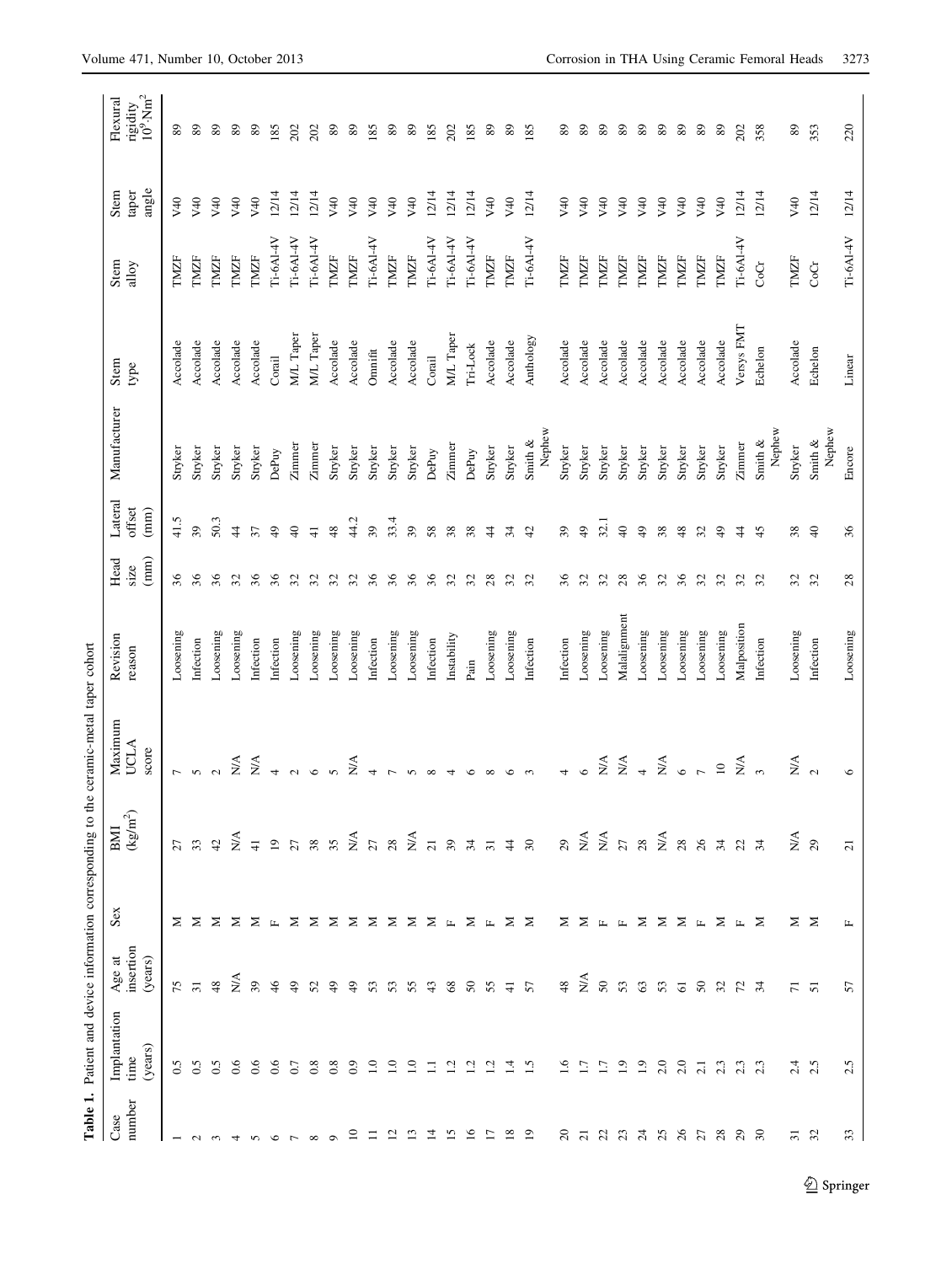|                | Table 1. continued                                          |                                |                |                       |                               |                                                            |                      |                                                                               |                                                                |                 |               |                        |                                                 |
|----------------|-------------------------------------------------------------|--------------------------------|----------------|-----------------------|-------------------------------|------------------------------------------------------------|----------------------|-------------------------------------------------------------------------------|----------------------------------------------------------------|-----------------|---------------|------------------------|-------------------------------------------------|
| number<br>Case | Implantation<br>(years)<br>time                             | insertion<br>Age at<br>(years) | Sex            | $\rm (kg/m^2)$<br>BMI | Maximum<br>UCLA<br>score      | Revision<br>reason                                         | Head<br>(mm)<br>size | Lateral<br>offset<br>$\begin{array}{c} \text{(mm)}\\ \text{(mm)} \end{array}$ | Manufacturer                                                   | Stem<br>type    | Stem<br>alloy | angle<br>Stem<br>taper | rigidity<br>$10^9$ ·Nm <sup>2</sup><br>Flexural |
| 34             | 2.5                                                         | $\overline{49}$                | ≅              | 24                    | $\circ$                       | Infection                                                  | 32                   | 27                                                                            | DePuy                                                          | Tri-Lock        | $Ti-6A1-4V$   | 12/14                  | 185                                             |
| 35             | 2.9                                                         | $\frac{1}{2}$                  | $\mathbf{L}$   | S                     | $\Omega$                      | Loosening                                                  | 32                   | $\Xi$                                                                         | Zimmer                                                         | Versys FMT      | Ti-6Al-4V     | 12/14                  | 190                                             |
| 36             | 3.4                                                         | 59                             | ≅              | 28                    | $\circ$                       | Loosening                                                  | 36                   | 52                                                                            | Stryker                                                        | Accolade        | TMZF          | V40                    | 89                                              |
| 57             | 3.5                                                         | 48                             | 匹              | 32                    | $\overline{ }$                | Loosening                                                  | 32                   | $50\,$                                                                        | Stryker                                                        | Accolade        | TMZF          | V40                    | 89                                              |
| 38             | 3.6                                                         | 76                             |                | $\mathfrak{L}$        | $\infty$                      | Periprosthetic<br>fracture                                 | 28                   | 32                                                                            | Stryker                                                        | Accolade        | TMZF          | V40                    | 89                                              |
| 39             | 4.5                                                         | 56                             | ≅              | 52                    | $\sum_{i=1}^{n}$              | Loosening                                                  | 36                   | 38                                                                            | Stryker                                                        | Accolade        | TMZF          | V40                    | 89                                              |
| $\Theta$       | $\overline{5}$                                              | 42                             | $ \mathbf{I} $ | 26                    | $\circ$                       | Malalignment                                               | $28$                 | $\ddot{4}$                                                                    | Wright Medical                                                 | Perfecta        | Ti-6Al-4V     | 12/14                  | 252                                             |
| 극              | 5.4                                                         | 66                             | ≅              | 28                    | $\overline{ }$                | Loosening                                                  | 28                   | 34                                                                            | Stryker                                                        | Accolade        | TMZF          | V40                    | $\,89$                                          |
| 42             | 5.6                                                         | 46                             | Σ              | $\overline{18}$       | $\sim$                        | Pain                                                       | 36                   | 59                                                                            | DePuy                                                          | Corail          | Ti-6Al-4V     | 12/14                  | 179                                             |
| 43             | 5.9                                                         | 58                             | ≅              | 57                    | $\overline{a}$                | Loosening                                                  | 32                   | $\overline{4}$                                                                | Stryker                                                        | Accolade        | TMZF          | V40                    | $\,89$                                          |
| $\ddot{4}$     | 6.3                                                         | $\frac{4}{3}$                  | ≅              | $\overline{z}$        | $\overline{10}$               | Osteolysis                                                 | 32                   | 35                                                                            | Richards<br>Nephew,<br>Smith $\&$                              | Spectron EF     | CoCr          | 12/14                  | 353                                             |
| 45             | 6.3                                                         | $\ddot{t}$                     |                | $\mathfrak{L}$        | $\infty$                      | Infection                                                  | 32                   | 39                                                                            | Stryker                                                        | Accolade        | TMZF          | V40                    | $89$                                            |
| $\frac{4}{6}$  | 7.6                                                         | 47                             |                | $\overline{c}$        | $\stackrel{\triangle}{\rm N}$ | Infection                                                  | 32                   | 45                                                                            | DePuy                                                          | Solution        | $\rm CoCr$    | 12/14                  | 676                                             |
| 47             | 8.8                                                         | 47                             |                | $\overline{c}$        | $\mathbf{N} \mathbf{A}$       | Infection                                                  | 32                   | $\frac{4}{6}$                                                                 | DePuy                                                          | Solution        | CoCr          | 12/14                  | 676                                             |
| 48             | 14.3                                                        | 52                             |                | 38                    | $\stackrel{\triangle}{\geq}$  | loosening<br>Femoral                                       | 32                   | 36                                                                            | <b>Medical</b><br>Corning<br>Wright<br>$_{\rm{Dow}}$<br>Wright | Infinity        | Ti-6Al-4V     | 12/14                  | 226                                             |
| $\overline{4}$ | 14.6                                                        | $\mathcal{L}$                  | $\mathbf{L}$   | 34                    | $\stackrel{\triangle}{\geq}$  | Loosening                                                  | 32                   | 46                                                                            | Zimmer                                                         | Muller modified | CoCr          | 12/14                  | 385                                             |
| $50\,$         | 17.8                                                        | 48                             | ≅              | 33                    | $\infty$                      | PE wear                                                    | 32                   | $\frac{4}{3}$                                                                 | Richards<br>Nephew,<br>Smith $\&$                              | Opti-Fix        | $Ti-6AI-4V$   | 14/16                  | 328                                             |
|                | BMI = body mass index; $N/A$ = not available; $M$ = male; F |                                |                |                       |                               | $=$ female; PE $=$ polyethylene; CoCr $=$ cobalt-chromium. |                      |                                                                               |                                                                |                 |               |                        |                                                 |

 $\underline{\textcircled{\tiny 2}}$  Springer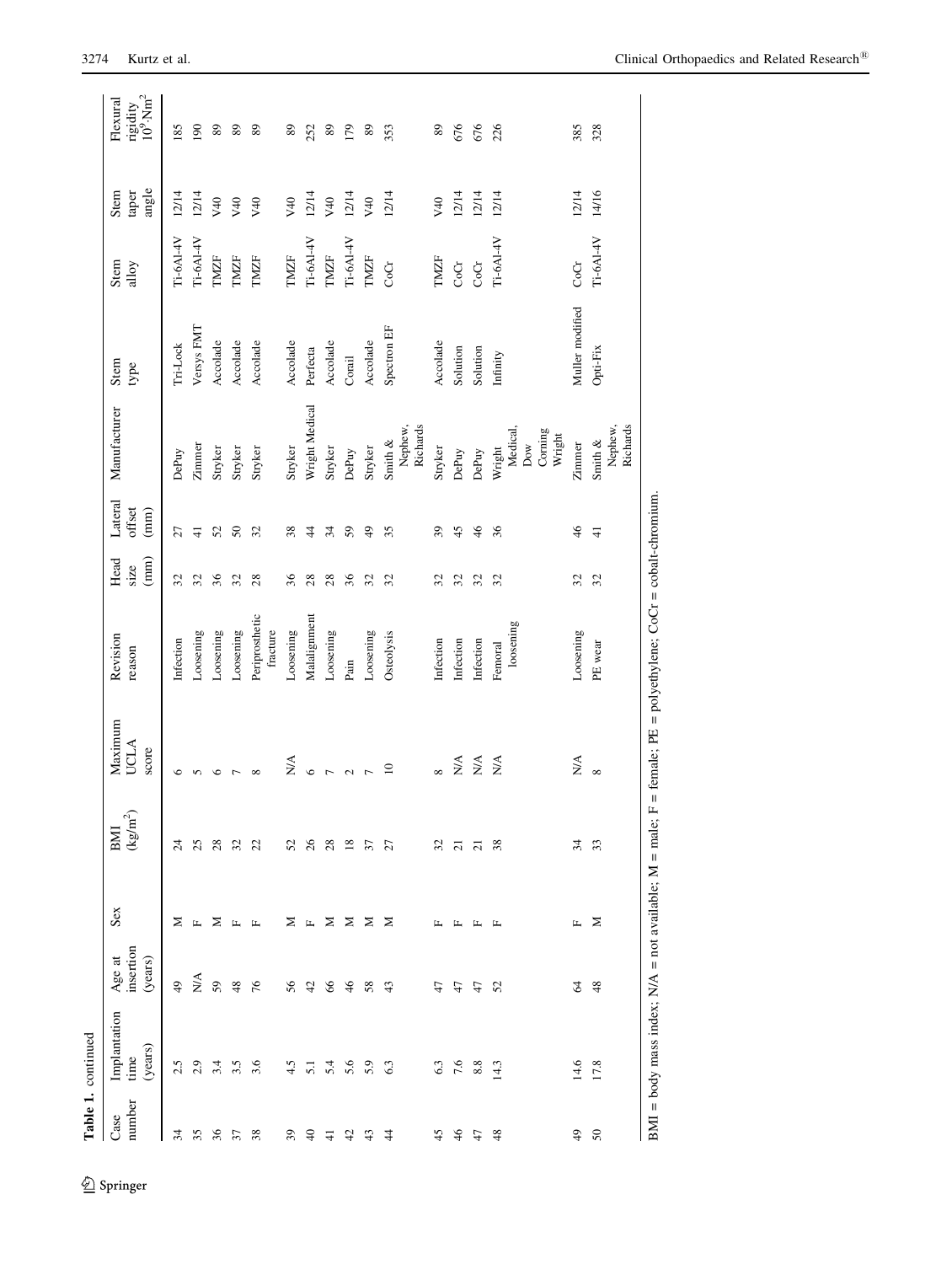<span id="page-5-0"></span>

| Trunnion<br>12/14<br>12/14<br>12/14<br>12/14<br>12/14<br>12/14<br>12/14<br>12/14<br>12/14<br>12/14<br>type<br>V40<br>V40<br>V40<br>V40<br>V40<br>V40<br>V40<br>V40<br>940<br>V40<br>V40<br>V40<br>V40<br>V40<br>V40<br>V40<br>V40<br>V40<br>V40<br>V40<br>V40<br>$\delta^{\circ}$<br>Stem alloy<br>Ti-6Al-4V<br>Ti-6Al-4V<br>Ti-6Al-4V<br>Ti-6A1-4V<br>$Ti-6A1-4V$<br>Ti-6Al-4V<br>Ti-6Al-4V<br>$Ti-6A1-4V$<br>$Ti-6AI-4V$<br>TMZF<br>TMZF<br>TMZF<br>TMZF<br>TMZF<br>TMZF<br>TMZF<br>TMZF<br>TMZF<br><b>IMZF</b><br><b>IMZF</b><br><b>IMZF</b><br><b>IMZF</b><br><b>IMZF</b><br>TMZF<br>TMZF<br><b>IMZF</b><br><b>IMZF</b><br><b>IMZF</b><br>TMZF<br>TMZF<br>CoCr<br>CoCr<br>Versys Beaded Fullcoat<br>Harris Precoat<br>Versys FMT<br>Versys FMT<br>Versys FMT<br>M/L Taper<br>M/L Taper<br>M/L Taper<br>Stem type<br>M/L Taper<br>Accolade<br>Accolade<br>Accolade<br>Accolade<br>Accolade<br>Accolade<br>Accolade<br>Accolade<br>Accolade<br>Accolade<br>Accolade<br>Accolade<br>Accolade<br>Accolade<br>Accolade<br>Accolade<br>Accolade<br>Accolade<br>Accolade<br>Accolade<br>Accolade<br>Tri-Lock<br>Corail<br>Manufacturer<br>Zimmer<br>Zimmer<br>Zimmer<br>Zimmer<br>Zimmer<br>Zimmer<br>Zimmer<br>Zimmer<br>Zimmer<br>Stryker<br>Stryker<br>Stryker<br>Stryker<br>Stryker<br>Stryker<br>Stryker<br>Stryker<br>Stryker<br>Stryker<br>Stryker<br>Stryker<br>Stryker<br>Stryker<br>Stryker<br>Stryker<br>Stryker<br>Stryker<br>Stryker<br>Stryker<br>Stryker<br>DePuy<br>DePuy<br>Lateral<br>offset<br>(mm)<br>38<br>38<br>$\frac{4}{6}$<br>$\ddot{4}$<br>39<br>$\ddot{4}$<br>4<br>$\frac{8}{3}$<br>58<br>55<br>$\mathfrak{B}$<br>$\mathfrak{L}$<br>33<br>65<br>$\Theta$<br>45<br>$\frac{34}{3}$<br>$\ddot{ }$<br>$\frac{4}{6}$<br>33<br>43<br>$\frac{8}{3}$<br>$\ddot{4}$<br>$\frac{34}{3}$<br>$\ddot{4}$<br>$\frac{9}{4}$<br>$\ddot{c}$<br>35<br>$\frac{4}{5}$<br>51<br>47<br>$\overline{+}$<br>(mm)<br>Head<br>size<br>32<br>32<br>$\Theta$<br>36<br>36<br>32<br>36<br>36<br>36<br>36<br>36<br>$\Theta$<br>$\mathfrak{L}$<br>36<br>$\mathfrak{L}$<br>$\Theta$<br>$28$<br>36<br>$\Theta$<br>36<br>28<br>28<br>32<br>$\mathfrak{L}$<br>$\mathfrak{L}$<br>$\mathfrak{L}$<br>28<br>$\mathfrak{L}$<br>$\mathfrak{L}$<br>$\mathfrak{L}$<br>$\mathfrak{L}$<br>$\mathfrak{L}$<br>Loosening<br>Loosening<br>Loosening<br>Loosening<br>Loosening<br>Loosening<br>Loosening<br>Loosening<br>Loosening<br>Loosening<br>Loosening<br>Loosening<br>Loosening<br>Loosening<br>Loosening<br>Loosening<br>Loosening<br>Revision<br>Infection<br>Infection<br>Infection<br>Infection<br>Infection<br>Infection<br>Infection<br>Infection<br>Infection<br>Infection<br>Infection<br>nfection<br>Infection<br>nfection<br>Infection<br>reason<br>Maximum<br>UCLA<br>score<br>N/A<br>$\sum_{i=1}^{n}$<br>$\frac{1}{2}$<br>$\frac{1}{\sqrt{2}}$<br>₹<br>$\sum_{i=1}^{n}$<br>$\infty$<br>$\circ$<br>$\sim$<br>$\sigma$ $\sigma$<br>$\infty$<br>$\sim$<br>$\sim$ $\infty$<br>$\sim$ $\infty$<br>$\circ$<br>$\sim$<br>$\sim$<br>$\circ$<br>ෑ<br>$\left({\rm kg/m}^2\right)$<br>BMI<br>$\sum_{i=1}^{n}$<br>$\sum_{i=1}^{n}$<br>$\sum_{i=1}^{n}$<br>$\sum_{i=1}^{n}$<br>35<br>23<br>36<br>28<br>$30\,$<br>37<br>26<br>$\overline{31}$<br>29<br>38<br>27<br>33<br>22<br>$\frac{1}{2}$<br>29<br>23<br>32<br>$\overline{27}$<br>28<br>45<br>35<br>22<br>43<br>23<br>23<br>22<br>$\overline{31}$<br>Sex<br>⋝<br>⋝<br>Σ<br>⊠<br>⊠<br>≅<br>Σ<br>Σ<br>Σ<br>Σ<br>Σ<br>Σ<br>⋝<br>Σ<br>≅<br>Σ<br>$\mathbf{L}$<br>$\mathbb{L}$<br>$\mathbf{L}$<br>$\mathbf{L}$<br>$\mathbf{L}$<br>$\mathbf{L}$<br>$\mathbb{L}$<br>$\mathbf{L}$<br>L.<br>$\mathbb{L}$<br>工<br>$\mathbf{L}$<br>L.<br>$\mathbf{L}$<br>insertion<br>(years)<br>Age at<br>$\sum_{i=1}^{n}$<br>$\sum_{i=1}^{n}$<br>$\sum_{i=1}^{n}$<br>46<br>59<br>59<br>45<br>63<br>76<br>76<br>$\mathcal{L}$<br>$\mathcal{L}$<br>52<br>42<br>53<br>55<br>$82\,$<br>57<br>$\mathcal{L}$<br>65<br>59<br>65<br>56<br>46<br>83<br>57<br>$\overline{6}$<br>67<br>47<br>67<br>$\overline{5}$<br>Implantation<br>(years)<br>time<br>0.5<br>0.6<br>0.6<br>$\overline{1.0}$<br>$\overline{0.5}$<br>0.8<br>0.8<br>$1.8\,$<br>1.8<br>1.9<br>$\overline{1.0}$<br>2.2<br>2.0<br>1.9<br>2.0<br>2.5<br>ς.<br>0.9<br>0.7<br>$\vec{a}$<br>$\frac{0}{1}$<br>0.8<br>1.2<br>$\overline{1.0}$<br>1.3<br>$\overline{1.0}$<br>$\ddot{ }$<br>1.5<br>1.7<br>$\Box$<br>$\sim$<br>number<br>Case<br>26<br>$\mathfrak{S}$<br>32<br>$\Xi$<br>∘<br>$\Omega$<br>$\mathfrak{L}$<br>23<br>$\overline{z}$<br>25<br>27<br>28<br>$^{29}$<br>$\overline{31}$<br>⋣<br>$\overline{\Omega}$<br>$\infty$<br>$\sim$<br>ᆉ<br>$\sim$<br>৩ | Table 2. Patient and device information corresponding to the matched metal-metal taper cohort |  |  |  |  |  |                                             |
|----------------------------------------------------------------------------------------------------------------------------------------------------------------------------------------------------------------------------------------------------------------------------------------------------------------------------------------------------------------------------------------------------------------------------------------------------------------------------------------------------------------------------------------------------------------------------------------------------------------------------------------------------------------------------------------------------------------------------------------------------------------------------------------------------------------------------------------------------------------------------------------------------------------------------------------------------------------------------------------------------------------------------------------------------------------------------------------------------------------------------------------------------------------------------------------------------------------------------------------------------------------------------------------------------------------------------------------------------------------------------------------------------------------------------------------------------------------------------------------------------------------------------------------------------------------------------------------------------------------------------------------------------------------------------------------------------------------------------------------------------------------------------------------------------------------------------------------------------------------------------------------------------------------------------------------------------------------------------------------------------------------------------------------------------------------------------------------------------------------------------------------------------------------------------------------------------------------------------------------------------------------------------------------------------------------------------------------------------------------------------------------------------------------------------------------------------------------------------------------------------------------------------------------------------------------------------------------------------------------------------------------------------------------------------------------------------------------------------------------------------------------------------------------------------------------------------------------------------------------------------------------------------------------------------------------------------------------------------------------------------------------------------------------------------------------------------------------------------------------------------------------------------------------------------------------------------------------------------------------------------------------------------------------------------------------------------------------------------------------------------------------------------------------------------------------------------------------------------------------------------------------------------------------------------------------------------------------------------------------------------------------------------------------------------------------------------------------------------------------------------------------------------------------------------------------------------------------------------------------------------------------------------------------------------------------------------------------------------------------------------------------------------------------------------------------------------------------------------------------------------------------------------------------------------------------------------------------------------------------------------------------------------------------------------------------------------------------------------------------------------------------------------------------------------------------------------------------------------------------------------------------------------------------------------------------------------------------------------------------|-----------------------------------------------------------------------------------------------|--|--|--|--|--|---------------------------------------------|
|                                                                                                                                                                                                                                                                                                                                                                                                                                                                                                                                                                                                                                                                                                                                                                                                                                                                                                                                                                                                                                                                                                                                                                                                                                                                                                                                                                                                                                                                                                                                                                                                                                                                                                                                                                                                                                                                                                                                                                                                                                                                                                                                                                                                                                                                                                                                                                                                                                                                                                                                                                                                                                                                                                                                                                                                                                                                                                                                                                                                                                                                                                                                                                                                                                                                                                                                                                                                                                                                                                                                                                                                                                                                                                                                                                                                                                                                                                                                                                                                                                                                                                                                                                                                                                                                                                                                                                                                                                                                                                                                                                                                                |                                                                                               |  |  |  |  |  | $10^9 \text{ Nm}^2$<br>Flexural<br>rigidity |
|                                                                                                                                                                                                                                                                                                                                                                                                                                                                                                                                                                                                                                                                                                                                                                                                                                                                                                                                                                                                                                                                                                                                                                                                                                                                                                                                                                                                                                                                                                                                                                                                                                                                                                                                                                                                                                                                                                                                                                                                                                                                                                                                                                                                                                                                                                                                                                                                                                                                                                                                                                                                                                                                                                                                                                                                                                                                                                                                                                                                                                                                                                                                                                                                                                                                                                                                                                                                                                                                                                                                                                                                                                                                                                                                                                                                                                                                                                                                                                                                                                                                                                                                                                                                                                                                                                                                                                                                                                                                                                                                                                                                                |                                                                                               |  |  |  |  |  | 89                                          |
|                                                                                                                                                                                                                                                                                                                                                                                                                                                                                                                                                                                                                                                                                                                                                                                                                                                                                                                                                                                                                                                                                                                                                                                                                                                                                                                                                                                                                                                                                                                                                                                                                                                                                                                                                                                                                                                                                                                                                                                                                                                                                                                                                                                                                                                                                                                                                                                                                                                                                                                                                                                                                                                                                                                                                                                                                                                                                                                                                                                                                                                                                                                                                                                                                                                                                                                                                                                                                                                                                                                                                                                                                                                                                                                                                                                                                                                                                                                                                                                                                                                                                                                                                                                                                                                                                                                                                                                                                                                                                                                                                                                                                |                                                                                               |  |  |  |  |  | 89                                          |
|                                                                                                                                                                                                                                                                                                                                                                                                                                                                                                                                                                                                                                                                                                                                                                                                                                                                                                                                                                                                                                                                                                                                                                                                                                                                                                                                                                                                                                                                                                                                                                                                                                                                                                                                                                                                                                                                                                                                                                                                                                                                                                                                                                                                                                                                                                                                                                                                                                                                                                                                                                                                                                                                                                                                                                                                                                                                                                                                                                                                                                                                                                                                                                                                                                                                                                                                                                                                                                                                                                                                                                                                                                                                                                                                                                                                                                                                                                                                                                                                                                                                                                                                                                                                                                                                                                                                                                                                                                                                                                                                                                                                                |                                                                                               |  |  |  |  |  | 89                                          |
|                                                                                                                                                                                                                                                                                                                                                                                                                                                                                                                                                                                                                                                                                                                                                                                                                                                                                                                                                                                                                                                                                                                                                                                                                                                                                                                                                                                                                                                                                                                                                                                                                                                                                                                                                                                                                                                                                                                                                                                                                                                                                                                                                                                                                                                                                                                                                                                                                                                                                                                                                                                                                                                                                                                                                                                                                                                                                                                                                                                                                                                                                                                                                                                                                                                                                                                                                                                                                                                                                                                                                                                                                                                                                                                                                                                                                                                                                                                                                                                                                                                                                                                                                                                                                                                                                                                                                                                                                                                                                                                                                                                                                |                                                                                               |  |  |  |  |  | 89                                          |
|                                                                                                                                                                                                                                                                                                                                                                                                                                                                                                                                                                                                                                                                                                                                                                                                                                                                                                                                                                                                                                                                                                                                                                                                                                                                                                                                                                                                                                                                                                                                                                                                                                                                                                                                                                                                                                                                                                                                                                                                                                                                                                                                                                                                                                                                                                                                                                                                                                                                                                                                                                                                                                                                                                                                                                                                                                                                                                                                                                                                                                                                                                                                                                                                                                                                                                                                                                                                                                                                                                                                                                                                                                                                                                                                                                                                                                                                                                                                                                                                                                                                                                                                                                                                                                                                                                                                                                                                                                                                                                                                                                                                                |                                                                                               |  |  |  |  |  | 89                                          |
|                                                                                                                                                                                                                                                                                                                                                                                                                                                                                                                                                                                                                                                                                                                                                                                                                                                                                                                                                                                                                                                                                                                                                                                                                                                                                                                                                                                                                                                                                                                                                                                                                                                                                                                                                                                                                                                                                                                                                                                                                                                                                                                                                                                                                                                                                                                                                                                                                                                                                                                                                                                                                                                                                                                                                                                                                                                                                                                                                                                                                                                                                                                                                                                                                                                                                                                                                                                                                                                                                                                                                                                                                                                                                                                                                                                                                                                                                                                                                                                                                                                                                                                                                                                                                                                                                                                                                                                                                                                                                                                                                                                                                |                                                                                               |  |  |  |  |  | 202                                         |
|                                                                                                                                                                                                                                                                                                                                                                                                                                                                                                                                                                                                                                                                                                                                                                                                                                                                                                                                                                                                                                                                                                                                                                                                                                                                                                                                                                                                                                                                                                                                                                                                                                                                                                                                                                                                                                                                                                                                                                                                                                                                                                                                                                                                                                                                                                                                                                                                                                                                                                                                                                                                                                                                                                                                                                                                                                                                                                                                                                                                                                                                                                                                                                                                                                                                                                                                                                                                                                                                                                                                                                                                                                                                                                                                                                                                                                                                                                                                                                                                                                                                                                                                                                                                                                                                                                                                                                                                                                                                                                                                                                                                                |                                                                                               |  |  |  |  |  | 202                                         |
|                                                                                                                                                                                                                                                                                                                                                                                                                                                                                                                                                                                                                                                                                                                                                                                                                                                                                                                                                                                                                                                                                                                                                                                                                                                                                                                                                                                                                                                                                                                                                                                                                                                                                                                                                                                                                                                                                                                                                                                                                                                                                                                                                                                                                                                                                                                                                                                                                                                                                                                                                                                                                                                                                                                                                                                                                                                                                                                                                                                                                                                                                                                                                                                                                                                                                                                                                                                                                                                                                                                                                                                                                                                                                                                                                                                                                                                                                                                                                                                                                                                                                                                                                                                                                                                                                                                                                                                                                                                                                                                                                                                                                |                                                                                               |  |  |  |  |  | 202                                         |
|                                                                                                                                                                                                                                                                                                                                                                                                                                                                                                                                                                                                                                                                                                                                                                                                                                                                                                                                                                                                                                                                                                                                                                                                                                                                                                                                                                                                                                                                                                                                                                                                                                                                                                                                                                                                                                                                                                                                                                                                                                                                                                                                                                                                                                                                                                                                                                                                                                                                                                                                                                                                                                                                                                                                                                                                                                                                                                                                                                                                                                                                                                                                                                                                                                                                                                                                                                                                                                                                                                                                                                                                                                                                                                                                                                                                                                                                                                                                                                                                                                                                                                                                                                                                                                                                                                                                                                                                                                                                                                                                                                                                                |                                                                                               |  |  |  |  |  | 247                                         |
|                                                                                                                                                                                                                                                                                                                                                                                                                                                                                                                                                                                                                                                                                                                                                                                                                                                                                                                                                                                                                                                                                                                                                                                                                                                                                                                                                                                                                                                                                                                                                                                                                                                                                                                                                                                                                                                                                                                                                                                                                                                                                                                                                                                                                                                                                                                                                                                                                                                                                                                                                                                                                                                                                                                                                                                                                                                                                                                                                                                                                                                                                                                                                                                                                                                                                                                                                                                                                                                                                                                                                                                                                                                                                                                                                                                                                                                                                                                                                                                                                                                                                                                                                                                                                                                                                                                                                                                                                                                                                                                                                                                                                |                                                                                               |  |  |  |  |  | 89                                          |
|                                                                                                                                                                                                                                                                                                                                                                                                                                                                                                                                                                                                                                                                                                                                                                                                                                                                                                                                                                                                                                                                                                                                                                                                                                                                                                                                                                                                                                                                                                                                                                                                                                                                                                                                                                                                                                                                                                                                                                                                                                                                                                                                                                                                                                                                                                                                                                                                                                                                                                                                                                                                                                                                                                                                                                                                                                                                                                                                                                                                                                                                                                                                                                                                                                                                                                                                                                                                                                                                                                                                                                                                                                                                                                                                                                                                                                                                                                                                                                                                                                                                                                                                                                                                                                                                                                                                                                                                                                                                                                                                                                                                                |                                                                                               |  |  |  |  |  | 202                                         |
|                                                                                                                                                                                                                                                                                                                                                                                                                                                                                                                                                                                                                                                                                                                                                                                                                                                                                                                                                                                                                                                                                                                                                                                                                                                                                                                                                                                                                                                                                                                                                                                                                                                                                                                                                                                                                                                                                                                                                                                                                                                                                                                                                                                                                                                                                                                                                                                                                                                                                                                                                                                                                                                                                                                                                                                                                                                                                                                                                                                                                                                                                                                                                                                                                                                                                                                                                                                                                                                                                                                                                                                                                                                                                                                                                                                                                                                                                                                                                                                                                                                                                                                                                                                                                                                                                                                                                                                                                                                                                                                                                                                                                |                                                                                               |  |  |  |  |  | 89                                          |
|                                                                                                                                                                                                                                                                                                                                                                                                                                                                                                                                                                                                                                                                                                                                                                                                                                                                                                                                                                                                                                                                                                                                                                                                                                                                                                                                                                                                                                                                                                                                                                                                                                                                                                                                                                                                                                                                                                                                                                                                                                                                                                                                                                                                                                                                                                                                                                                                                                                                                                                                                                                                                                                                                                                                                                                                                                                                                                                                                                                                                                                                                                                                                                                                                                                                                                                                                                                                                                                                                                                                                                                                                                                                                                                                                                                                                                                                                                                                                                                                                                                                                                                                                                                                                                                                                                                                                                                                                                                                                                                                                                                                                |                                                                                               |  |  |  |  |  | 89                                          |
|                                                                                                                                                                                                                                                                                                                                                                                                                                                                                                                                                                                                                                                                                                                                                                                                                                                                                                                                                                                                                                                                                                                                                                                                                                                                                                                                                                                                                                                                                                                                                                                                                                                                                                                                                                                                                                                                                                                                                                                                                                                                                                                                                                                                                                                                                                                                                                                                                                                                                                                                                                                                                                                                                                                                                                                                                                                                                                                                                                                                                                                                                                                                                                                                                                                                                                                                                                                                                                                                                                                                                                                                                                                                                                                                                                                                                                                                                                                                                                                                                                                                                                                                                                                                                                                                                                                                                                                                                                                                                                                                                                                                                |                                                                                               |  |  |  |  |  | 196                                         |
|                                                                                                                                                                                                                                                                                                                                                                                                                                                                                                                                                                                                                                                                                                                                                                                                                                                                                                                                                                                                                                                                                                                                                                                                                                                                                                                                                                                                                                                                                                                                                                                                                                                                                                                                                                                                                                                                                                                                                                                                                                                                                                                                                                                                                                                                                                                                                                                                                                                                                                                                                                                                                                                                                                                                                                                                                                                                                                                                                                                                                                                                                                                                                                                                                                                                                                                                                                                                                                                                                                                                                                                                                                                                                                                                                                                                                                                                                                                                                                                                                                                                                                                                                                                                                                                                                                                                                                                                                                                                                                                                                                                                                |                                                                                               |  |  |  |  |  | 202                                         |
|                                                                                                                                                                                                                                                                                                                                                                                                                                                                                                                                                                                                                                                                                                                                                                                                                                                                                                                                                                                                                                                                                                                                                                                                                                                                                                                                                                                                                                                                                                                                                                                                                                                                                                                                                                                                                                                                                                                                                                                                                                                                                                                                                                                                                                                                                                                                                                                                                                                                                                                                                                                                                                                                                                                                                                                                                                                                                                                                                                                                                                                                                                                                                                                                                                                                                                                                                                                                                                                                                                                                                                                                                                                                                                                                                                                                                                                                                                                                                                                                                                                                                                                                                                                                                                                                                                                                                                                                                                                                                                                                                                                                                |                                                                                               |  |  |  |  |  | 185                                         |
|                                                                                                                                                                                                                                                                                                                                                                                                                                                                                                                                                                                                                                                                                                                                                                                                                                                                                                                                                                                                                                                                                                                                                                                                                                                                                                                                                                                                                                                                                                                                                                                                                                                                                                                                                                                                                                                                                                                                                                                                                                                                                                                                                                                                                                                                                                                                                                                                                                                                                                                                                                                                                                                                                                                                                                                                                                                                                                                                                                                                                                                                                                                                                                                                                                                                                                                                                                                                                                                                                                                                                                                                                                                                                                                                                                                                                                                                                                                                                                                                                                                                                                                                                                                                                                                                                                                                                                                                                                                                                                                                                                                                                |                                                                                               |  |  |  |  |  | 89                                          |
|                                                                                                                                                                                                                                                                                                                                                                                                                                                                                                                                                                                                                                                                                                                                                                                                                                                                                                                                                                                                                                                                                                                                                                                                                                                                                                                                                                                                                                                                                                                                                                                                                                                                                                                                                                                                                                                                                                                                                                                                                                                                                                                                                                                                                                                                                                                                                                                                                                                                                                                                                                                                                                                                                                                                                                                                                                                                                                                                                                                                                                                                                                                                                                                                                                                                                                                                                                                                                                                                                                                                                                                                                                                                                                                                                                                                                                                                                                                                                                                                                                                                                                                                                                                                                                                                                                                                                                                                                                                                                                                                                                                                                |                                                                                               |  |  |  |  |  | $\,89$                                      |
|                                                                                                                                                                                                                                                                                                                                                                                                                                                                                                                                                                                                                                                                                                                                                                                                                                                                                                                                                                                                                                                                                                                                                                                                                                                                                                                                                                                                                                                                                                                                                                                                                                                                                                                                                                                                                                                                                                                                                                                                                                                                                                                                                                                                                                                                                                                                                                                                                                                                                                                                                                                                                                                                                                                                                                                                                                                                                                                                                                                                                                                                                                                                                                                                                                                                                                                                                                                                                                                                                                                                                                                                                                                                                                                                                                                                                                                                                                                                                                                                                                                                                                                                                                                                                                                                                                                                                                                                                                                                                                                                                                                                                |                                                                                               |  |  |  |  |  | 202                                         |
|                                                                                                                                                                                                                                                                                                                                                                                                                                                                                                                                                                                                                                                                                                                                                                                                                                                                                                                                                                                                                                                                                                                                                                                                                                                                                                                                                                                                                                                                                                                                                                                                                                                                                                                                                                                                                                                                                                                                                                                                                                                                                                                                                                                                                                                                                                                                                                                                                                                                                                                                                                                                                                                                                                                                                                                                                                                                                                                                                                                                                                                                                                                                                                                                                                                                                                                                                                                                                                                                                                                                                                                                                                                                                                                                                                                                                                                                                                                                                                                                                                                                                                                                                                                                                                                                                                                                                                                                                                                                                                                                                                                                                |                                                                                               |  |  |  |  |  | 89                                          |
|                                                                                                                                                                                                                                                                                                                                                                                                                                                                                                                                                                                                                                                                                                                                                                                                                                                                                                                                                                                                                                                                                                                                                                                                                                                                                                                                                                                                                                                                                                                                                                                                                                                                                                                                                                                                                                                                                                                                                                                                                                                                                                                                                                                                                                                                                                                                                                                                                                                                                                                                                                                                                                                                                                                                                                                                                                                                                                                                                                                                                                                                                                                                                                                                                                                                                                                                                                                                                                                                                                                                                                                                                                                                                                                                                                                                                                                                                                                                                                                                                                                                                                                                                                                                                                                                                                                                                                                                                                                                                                                                                                                                                |                                                                                               |  |  |  |  |  | 89                                          |
|                                                                                                                                                                                                                                                                                                                                                                                                                                                                                                                                                                                                                                                                                                                                                                                                                                                                                                                                                                                                                                                                                                                                                                                                                                                                                                                                                                                                                                                                                                                                                                                                                                                                                                                                                                                                                                                                                                                                                                                                                                                                                                                                                                                                                                                                                                                                                                                                                                                                                                                                                                                                                                                                                                                                                                                                                                                                                                                                                                                                                                                                                                                                                                                                                                                                                                                                                                                                                                                                                                                                                                                                                                                                                                                                                                                                                                                                                                                                                                                                                                                                                                                                                                                                                                                                                                                                                                                                                                                                                                                                                                                                                |                                                                                               |  |  |  |  |  | $\,89$                                      |
|                                                                                                                                                                                                                                                                                                                                                                                                                                                                                                                                                                                                                                                                                                                                                                                                                                                                                                                                                                                                                                                                                                                                                                                                                                                                                                                                                                                                                                                                                                                                                                                                                                                                                                                                                                                                                                                                                                                                                                                                                                                                                                                                                                                                                                                                                                                                                                                                                                                                                                                                                                                                                                                                                                                                                                                                                                                                                                                                                                                                                                                                                                                                                                                                                                                                                                                                                                                                                                                                                                                                                                                                                                                                                                                                                                                                                                                                                                                                                                                                                                                                                                                                                                                                                                                                                                                                                                                                                                                                                                                                                                                                                |                                                                                               |  |  |  |  |  | $\,89$                                      |
|                                                                                                                                                                                                                                                                                                                                                                                                                                                                                                                                                                                                                                                                                                                                                                                                                                                                                                                                                                                                                                                                                                                                                                                                                                                                                                                                                                                                                                                                                                                                                                                                                                                                                                                                                                                                                                                                                                                                                                                                                                                                                                                                                                                                                                                                                                                                                                                                                                                                                                                                                                                                                                                                                                                                                                                                                                                                                                                                                                                                                                                                                                                                                                                                                                                                                                                                                                                                                                                                                                                                                                                                                                                                                                                                                                                                                                                                                                                                                                                                                                                                                                                                                                                                                                                                                                                                                                                                                                                                                                                                                                                                                |                                                                                               |  |  |  |  |  | 89                                          |
|                                                                                                                                                                                                                                                                                                                                                                                                                                                                                                                                                                                                                                                                                                                                                                                                                                                                                                                                                                                                                                                                                                                                                                                                                                                                                                                                                                                                                                                                                                                                                                                                                                                                                                                                                                                                                                                                                                                                                                                                                                                                                                                                                                                                                                                                                                                                                                                                                                                                                                                                                                                                                                                                                                                                                                                                                                                                                                                                                                                                                                                                                                                                                                                                                                                                                                                                                                                                                                                                                                                                                                                                                                                                                                                                                                                                                                                                                                                                                                                                                                                                                                                                                                                                                                                                                                                                                                                                                                                                                                                                                                                                                |                                                                                               |  |  |  |  |  | $\,89$                                      |
|                                                                                                                                                                                                                                                                                                                                                                                                                                                                                                                                                                                                                                                                                                                                                                                                                                                                                                                                                                                                                                                                                                                                                                                                                                                                                                                                                                                                                                                                                                                                                                                                                                                                                                                                                                                                                                                                                                                                                                                                                                                                                                                                                                                                                                                                                                                                                                                                                                                                                                                                                                                                                                                                                                                                                                                                                                                                                                                                                                                                                                                                                                                                                                                                                                                                                                                                                                                                                                                                                                                                                                                                                                                                                                                                                                                                                                                                                                                                                                                                                                                                                                                                                                                                                                                                                                                                                                                                                                                                                                                                                                                                                |                                                                                               |  |  |  |  |  | 236                                         |
|                                                                                                                                                                                                                                                                                                                                                                                                                                                                                                                                                                                                                                                                                                                                                                                                                                                                                                                                                                                                                                                                                                                                                                                                                                                                                                                                                                                                                                                                                                                                                                                                                                                                                                                                                                                                                                                                                                                                                                                                                                                                                                                                                                                                                                                                                                                                                                                                                                                                                                                                                                                                                                                                                                                                                                                                                                                                                                                                                                                                                                                                                                                                                                                                                                                                                                                                                                                                                                                                                                                                                                                                                                                                                                                                                                                                                                                                                                                                                                                                                                                                                                                                                                                                                                                                                                                                                                                                                                                                                                                                                                                                                |                                                                                               |  |  |  |  |  | $\,89$                                      |
|                                                                                                                                                                                                                                                                                                                                                                                                                                                                                                                                                                                                                                                                                                                                                                                                                                                                                                                                                                                                                                                                                                                                                                                                                                                                                                                                                                                                                                                                                                                                                                                                                                                                                                                                                                                                                                                                                                                                                                                                                                                                                                                                                                                                                                                                                                                                                                                                                                                                                                                                                                                                                                                                                                                                                                                                                                                                                                                                                                                                                                                                                                                                                                                                                                                                                                                                                                                                                                                                                                                                                                                                                                                                                                                                                                                                                                                                                                                                                                                                                                                                                                                                                                                                                                                                                                                                                                                                                                                                                                                                                                                                                |                                                                                               |  |  |  |  |  | $\,89$                                      |
|                                                                                                                                                                                                                                                                                                                                                                                                                                                                                                                                                                                                                                                                                                                                                                                                                                                                                                                                                                                                                                                                                                                                                                                                                                                                                                                                                                                                                                                                                                                                                                                                                                                                                                                                                                                                                                                                                                                                                                                                                                                                                                                                                                                                                                                                                                                                                                                                                                                                                                                                                                                                                                                                                                                                                                                                                                                                                                                                                                                                                                                                                                                                                                                                                                                                                                                                                                                                                                                                                                                                                                                                                                                                                                                                                                                                                                                                                                                                                                                                                                                                                                                                                                                                                                                                                                                                                                                                                                                                                                                                                                                                                |                                                                                               |  |  |  |  |  | 202                                         |
|                                                                                                                                                                                                                                                                                                                                                                                                                                                                                                                                                                                                                                                                                                                                                                                                                                                                                                                                                                                                                                                                                                                                                                                                                                                                                                                                                                                                                                                                                                                                                                                                                                                                                                                                                                                                                                                                                                                                                                                                                                                                                                                                                                                                                                                                                                                                                                                                                                                                                                                                                                                                                                                                                                                                                                                                                                                                                                                                                                                                                                                                                                                                                                                                                                                                                                                                                                                                                                                                                                                                                                                                                                                                                                                                                                                                                                                                                                                                                                                                                                                                                                                                                                                                                                                                                                                                                                                                                                                                                                                                                                                                                |                                                                                               |  |  |  |  |  | 385                                         |
|                                                                                                                                                                                                                                                                                                                                                                                                                                                                                                                                                                                                                                                                                                                                                                                                                                                                                                                                                                                                                                                                                                                                                                                                                                                                                                                                                                                                                                                                                                                                                                                                                                                                                                                                                                                                                                                                                                                                                                                                                                                                                                                                                                                                                                                                                                                                                                                                                                                                                                                                                                                                                                                                                                                                                                                                                                                                                                                                                                                                                                                                                                                                                                                                                                                                                                                                                                                                                                                                                                                                                                                                                                                                                                                                                                                                                                                                                                                                                                                                                                                                                                                                                                                                                                                                                                                                                                                                                                                                                                                                                                                                                |                                                                                               |  |  |  |  |  | $\,89$                                      |
|                                                                                                                                                                                                                                                                                                                                                                                                                                                                                                                                                                                                                                                                                                                                                                                                                                                                                                                                                                                                                                                                                                                                                                                                                                                                                                                                                                                                                                                                                                                                                                                                                                                                                                                                                                                                                                                                                                                                                                                                                                                                                                                                                                                                                                                                                                                                                                                                                                                                                                                                                                                                                                                                                                                                                                                                                                                                                                                                                                                                                                                                                                                                                                                                                                                                                                                                                                                                                                                                                                                                                                                                                                                                                                                                                                                                                                                                                                                                                                                                                                                                                                                                                                                                                                                                                                                                                                                                                                                                                                                                                                                                                |                                                                                               |  |  |  |  |  | 180                                         |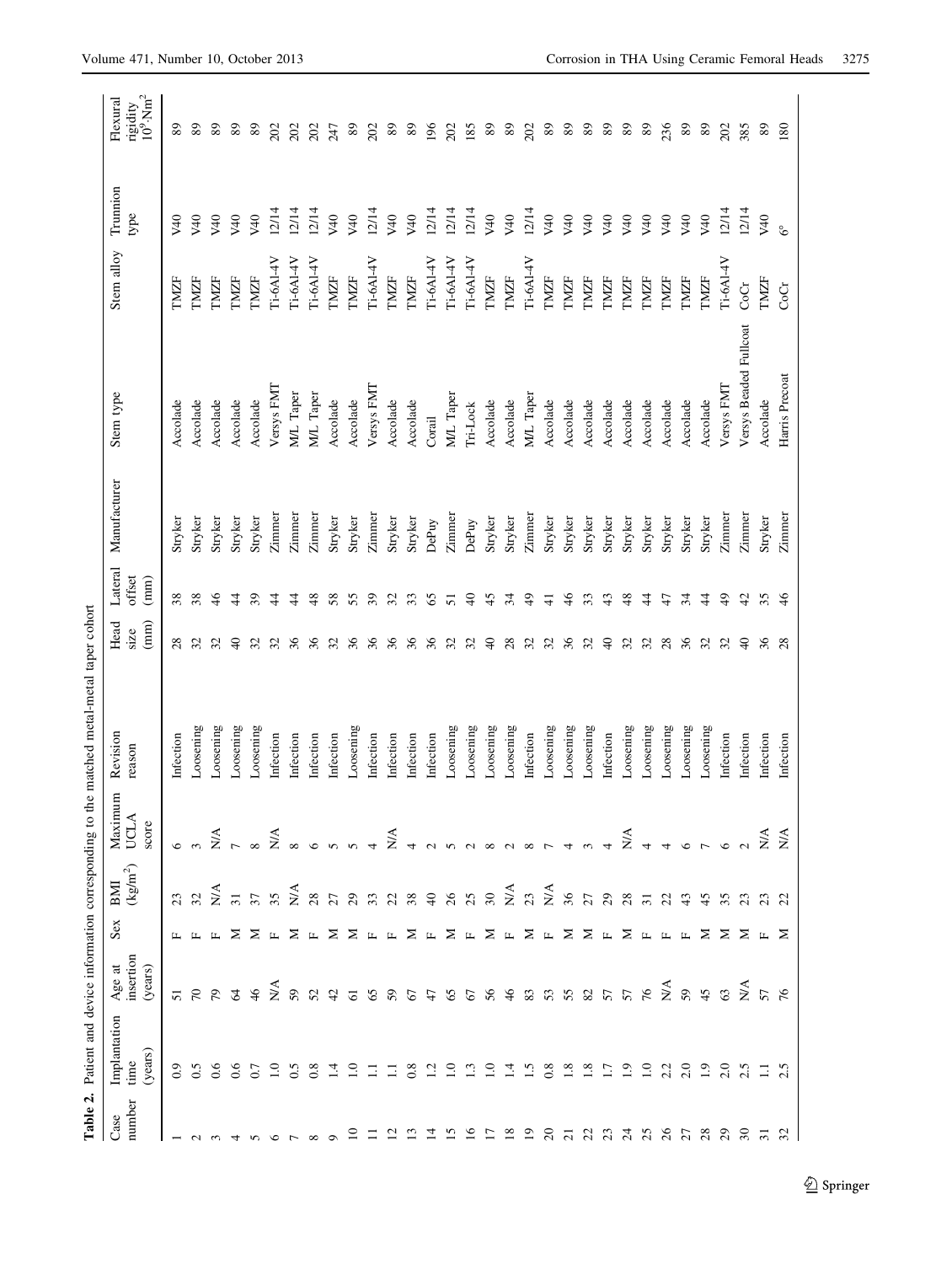|                | Table 2. continued                                           |                               |     |                             |                          |                                                            |                                |                                     |                |                |             |                 |                                                 |
|----------------|--------------------------------------------------------------|-------------------------------|-----|-----------------------------|--------------------------|------------------------------------------------------------|--------------------------------|-------------------------------------|----------------|----------------|-------------|-----------------|-------------------------------------------------|
| number<br>Case | Implantation<br>(years)<br>time                              | insertion<br>Age at<br>years) | Sex | (kg/m <sup>2</sup> )<br>BMI | Maximum<br>UCLA<br>score | Revision<br>reason                                         | Head<br>$\binom{m}{n}$<br>size | Lateral<br>offset<br>$\binom{m}{n}$ | Manufacturer   | Stem type      | Stem alloy  | Trumion<br>type | rigidity<br>$10^9 \cdot \text{Nm}^2$<br>Flexura |
|                | 2.3                                                          | ą                             |     |                             |                          | Infection                                                  | $\Theta$                       | 3                                   | DePuy          | Corail         | Ti-6Al-4V   | 12/14           | 202                                             |
| 34             |                                                              | ಠ                             |     |                             |                          | N/A                                                        | 28                             | 42                                  | DePuy          | Tri-Lock       | $Ti-6AI-4V$ | 12/14           | 185                                             |
|                | 2.3                                                          | 63                            |     |                             |                          | Infection                                                  | $\mathfrak{L}$                 | 39                                  | Zimmer         | Versys FMT     | Ti-6Al-4V   | 12/14           | 202                                             |
| 36             | 2.7                                                          | 55                            |     | 29                          |                          | Loosening                                                  | 52                             | $\overline{50}$                     | Stryker        | Accolade       | TMZF        | V40             | 89                                              |
|                |                                                              | 74                            |     | 34                          |                          | Loosening                                                  | 32                             | $\frac{8}{3}$                       | Stryker        | Accolade       | <b>IMZF</b> | $\rm V40$       | 89                                              |
| 38             |                                                              | $\mathcal{S}^{\bullet}$       |     | $\overline{c}$              |                          | Pain                                                       | 36                             | 38                                  | Stryker        | Accolade       | <b>IMZF</b> | $\rm V40$       | 89                                              |
|                |                                                              | $^{49}$                       |     |                             |                          | Periprosthetic fracture                                    | 28                             | 39                                  | Stryker        | Accolade       | TMZF        | V40             | 89                                              |
|                | 5.2                                                          | 8                             |     | 37                          |                          | N/A                                                        | 28                             | ິຣ                                  | <b>Bionet</b>  | Taperloc       | Ti-6Al-4V   | Type:           | 132                                             |
|                | 5.0                                                          |                               |     |                             |                          | Infection                                                  | 22.2                           | 39                                  | Stryker        | Accolade       | TMZF        | V40             | 89                                              |
|                | 5.2                                                          | 46                            |     |                             |                          | Periprosthetic fracture                                    | 28                             | 2                                   | DePuy          | Corail         | Ti-6Al-4V   | 12/14           | 207                                             |
|                | 5.0                                                          | $\frac{8}{3}$                 |     | 24                          |                          | Infection                                                  | $^{28}$                        | 45                                  | Stryker        | Accolade       | TMZF        | V40             | 89                                              |
|                | 5.2                                                          |                               |     | λX<br>Σ                     |                          | Loosening                                                  | 28                             | 34                                  | Smith & Nephew | Spectron       | CoCr        | 12/14           | 353                                             |
|                | 9.5                                                          | $\frac{8}{4}$                 |     |                             |                          | Infection                                                  | 36                             | 35                                  | Stryker        | Accolade       | CoCr        | V40             | 236                                             |
|                | 9.3                                                          | 53                            |     | 33                          |                          | Component fracture                                         | 28                             | 8                                   | DePuy          | <b>AML</b>     | CoCr        | 14/16, or 12/14 | 374                                             |
|                | $\Xi$                                                        |                               |     | 32                          |                          | Loosening                                                  | $\mathfrak{L}$                 | ₽                                   | DePuy          | AML.           | CoCr        | 14/16, or 12/14 | 676                                             |
|                | $\overline{13.1}$                                            | 2                             |     | 29                          |                          | PE wear                                                    | 28                             | 43                                  | Biomet         | Taperloc       | Ti-6A1-4V   | ${\rm Type\ 1}$ | 112                                             |
| $^{49}$        | 15.0                                                         | $\frac{9}{4}$                 |     | 35                          |                          | Periprosthetic fracture                                    | 32                             | 52                                  | Zimmer         | Anatomic       | Ti-6Al-4V   | 12/14           | 116                                             |
| $50\,$         | 17.4                                                         | ٩                             |     | 32                          |                          | Loosening                                                  | 28                             | 36                                  | Zimmer         | Harris-Galante | Ti-6Al-4V   | ိ               | $\overline{5}$                                  |
|                | BMI = body mass index; $N/A$ = not available; $F = female$ ; |                               |     |                             |                          | $M =$ male; $PE =$ polyethylene; $CoCr =$ cobalt-chromium. |                                |                                     |                |                |             |                 |                                                 |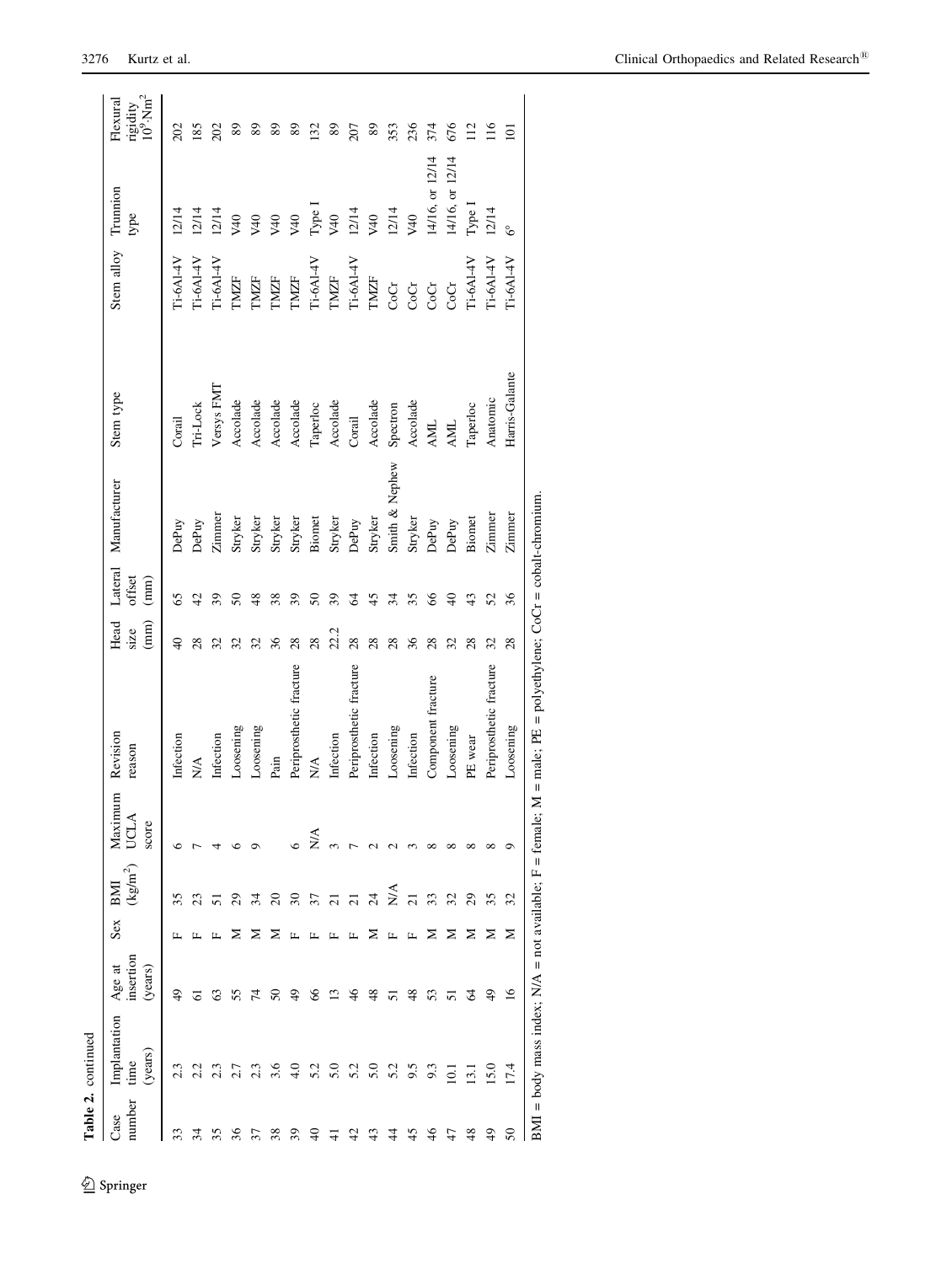Wetzlar, Germany) for evidence of fretting and corrosion. Fretting, defined by Szolwinski and Farris [\[23](#page-12-0)] as a contact damage process resulting from micromotions of interfacing metals, was identified as scratching perpendicular to machining lines on the taper and/or wearing away of the machining lines. Corrosion was identified as white haziness (indicative of intergranular crevice corrosion), discoloration, and/or blackened debris [[6\]](#page-11-0).

# Scoring System for Fretting and Corrosion

Composite fretting and corrosion damage at the modular CoCr head and metal stem interfaces were characterized using a previously published 4-point scoring technique [\[12\]](#page-12-0) with a score of 1 indicating minimal fretting or corrosion (fretting on  $\lt$  10% surface and no corrosion damage); 2 indicating mild damage (fretting on  $>10\%$  surface and/ or corrosion attack confined to one or more small areas); 3 indicating moderate damage (fretting  $> 30\%$  and/or aggressive local corrosion attack with corrosion debris); and 4 indicating severe damage (fretting over majority  $[50\%]$  of mating surface with severe corrosion attack and abundant corrosion debris). We analyzed metal transfer to the inner taper of the ceramic heads using a similar 4-point scoring technique with a score of 1 indicating minimal metal transfer  $\ll 10\%$  of the taper surface), 2 indicating metal transfer over 10%, 3 indicating metal transfer over 30%, and 4 indicating metal transfer over more than 50% of the inner head taper. We also inspected and noted the presence or absence on the inferior face of the femoral heads and the stems outside of the taper junction of dark, adherent corrosion deposits as described by Urban and colleagues [\[25](#page-12-0)].

The scoring plan for the head and stem tapers was developed in collaboration with a consultant biostatistician (EL). Components were randomized using a random number generator in Microsoft Excel (Microsoft Inc, Redmond, WA, USA; components were scored from the lowest to highest random number generated) and scored independently by the same three investigators (SBK, JAH, DWM). In the event of disagreement between the scores, the three investigators convened to adjudicate the discrepancy and arrive at a consensus score for the taper. The investigators were blinded to the cohort status of the stems during scoring, but it was not possible to visually score the two head cohorts in a blinded fashion.

Scanning Electron Microscopy of Stems Interfacing With Ceramic Heads

Representative TMZF, Ti-6-4, and CoCr alloy stems, each with a visual score of 2 corresponding to the median value for the ceramic cohort, were selected for evaluation using scanning electron microscopy (SEM; JEOL 5600, Peabody, MA, USA) and energy dispersive analysis of x-rays (EDS; Princeton Gamma-Tech, Princeton, NJ, USA). Implants were either placed directly into the SEM with no additional preparation or, if too large, were sectioned distal to the taper in the neck region using a slow-speed diamond sectioning saw with water as the lubricant and then rinsed in distilled water and dried. Imaging was performed in both the backscattered and secondary electron mode and, when appropriate, EDS (Princeton Gamma-Tech) was used for elemental analysis. The primary focus of this analysis was to characterize the nature of the male taper surfaces and the type of fretting corrosion damage present.

## Statistical Analysis

Preliminary evaluation of the visual corrosion damage scoring data demonstrated a nonnormal distribution. Hence, nonparametric statistical analyses were performed using statistical software (JMP 10.0; SAS Institute, Cary, NC, USA). Mann-Whitney U, Kruskal-Wallis (with post hoc Dunn tests when necessary), and Wilcoxon tests were used to assess differences in taper damage grouped by categorical parameters (femoral head material, bearing type [for the ceramic cohort only], and ceramic material formulation [alumina versus zirconia-toughened alumina]). Spearman's rank order correlation was used to identify correlations between continuous variables (implantation time, stem flexural rigidity, lateral offset, and head size). The level of significance chosen for all statistical analyses was  $p < 0.05$ .

# Results

Fretting and corrosion scores were lower for the stems in the ceramic-metal when compared with the metal-metal taper cohort ( $p = 0.03$ ; Fig. [1\)](#page-8-0). Evidence of fretting and corrosion, consistent with a score of 2 or greater, was observed in 42 of 50 (84%) stems in the ceramic-metal and 42 of 50 (84%) stems in the metal-metal taper cohort. The median damage score for the stems in the ceramic-metal taper cohort was [2](#page-8-0) (Figs.  $1, 2$  $1, 2$ ), whereas for stems in the metal-metal taper cohort, the median score was 3 (Figs. [1](#page-8-0), [3\)](#page-8-0). We observed dark corrosion deposits outside the head-neck taper junctions in three of 50 (6%) of the metal-metal taper cohort and zero of 50 (0%) of the ceramic-metal taper cohort.

Both stem alloy ( $p = 0.004$ ; Kruskal-Wallis test with post hoc Dunn Test; Fig. [4](#page-8-0)) and decreased stem flexural rigidity (Spearman's rho =  $-0.35$ , p = 0.01) were predictors of stem fretting and corrosion damage for the ceramic-metal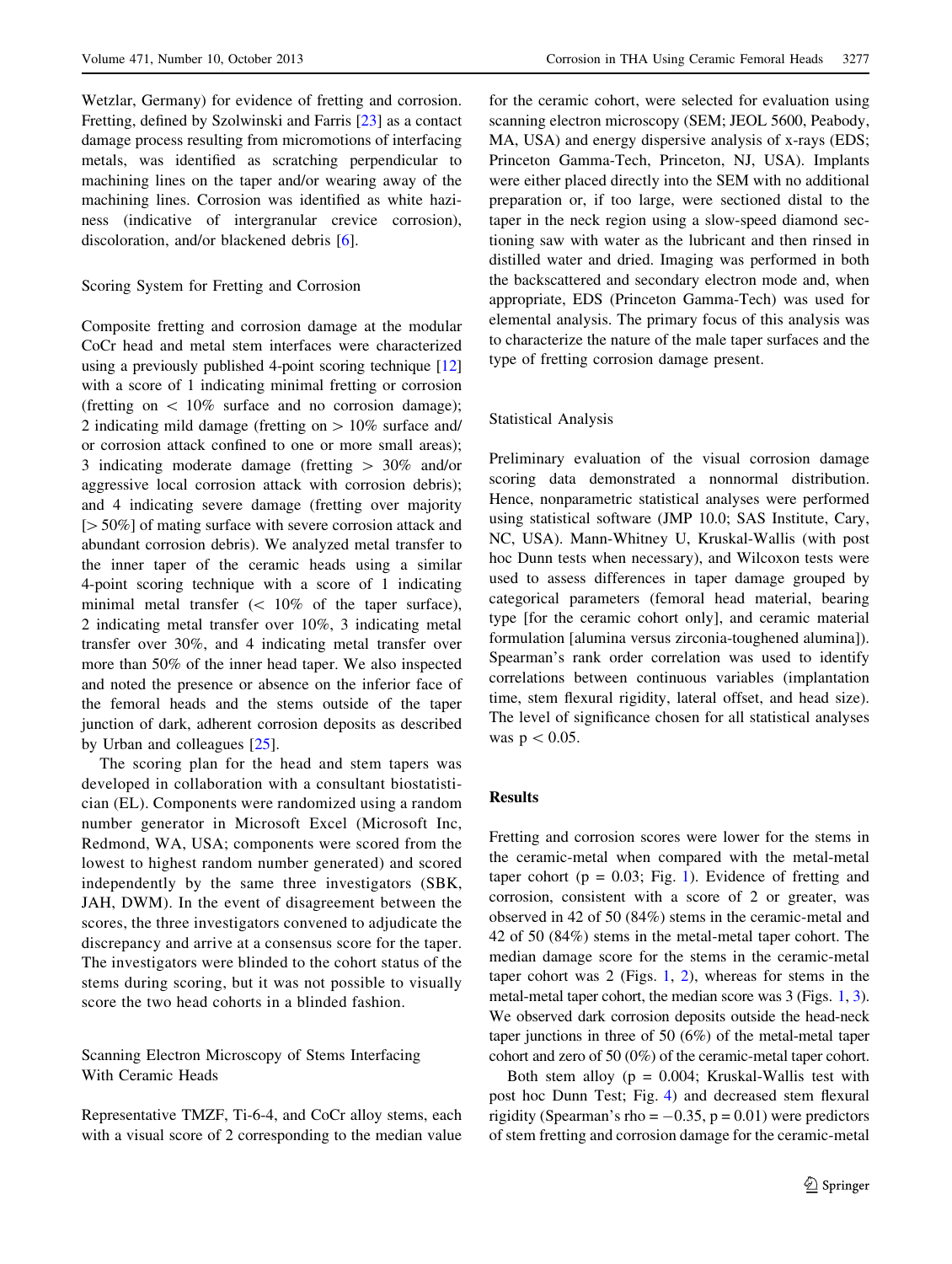<span id="page-8-0"></span>

Fig. 1 The femoral stem taper fretting and corrosion damage scores for the matched ceramic and CoCr head cohorts are shown. The damage scores were significantly lower for the ceramic cohort  $(p = 0.03)$ .



Fig. 2 Some examples of stem taper fretting and corrosion scores for the ceramic head cohort are shown. The median score for this cohort was 2.

taper cohort however, these variables did not have an effect for the metal-metal taper cohort (Fig. 4). Stem corrosion for the ceramic-metal taper cohort was not significantly affected by implantation time ( $p = 0.46$ ), lateral offset ( $p = 0.35$ ), head size ( $p = 0.26$ ), type of ceramic bearing  $(p = 0.82)$ , or the ceramic material formulation  $(p = 0.93)$ . However, these tests were generally underpowered (power  $\lt 25\%$ ). The only variable in this study that was a significant predictor of the metal transfer score inside the ceramic heads was decreased flexural rigidity (Spearman's rho =  $-0.35$ , p = 0.01). For the metal head cohort, none of the patient or device variables in this study was a significant predictor of the stem corrosion for the metal-metal taper cohort. Patient weight was positively correlated with stem fretting and corrosion scores in the



Fig. 3 Examples of stem taper fretting and corrosion scores for the CoCr head cohort are shown. The median score for this cohort was 3.



Fig. 4 A boxplot illustrating femoral stem taper fretting and corrosion score versus stem alloy for the ceramic and metal head cohorts is presented.

ceramic head cohort (Spearman's rho =  $0.46$ ; p =  $0.002$ ), whereas only a trend was observed in the metal head cohort (Spearman's rho =  $0.26$ ;  $p = 0.08$ ). In the metal head cohort, patient age was negatively correlated with stem fretting and corrosion scores (Spearman's rho =  $-0.36$ ;  $p = 0.01$ ; however, no correlation was observed in the ceramic cohort (Spearman's rho =  $0.08$ ; p =  $0.59$ ). Patient sex, implantation time, and activity scores were not associated with higher or lower stem fretting and corrosion scores in either cohort ( $p > 0.05$ ).

The mechanism of mechanically assisted crevice corrosion was similar in the metal and ceramic head cohorts, although in the case of ceramic femoral heads, only one of the two surfaces (the male metal taper) engaged in the oxide abrasion and repassivation process. SEM analysis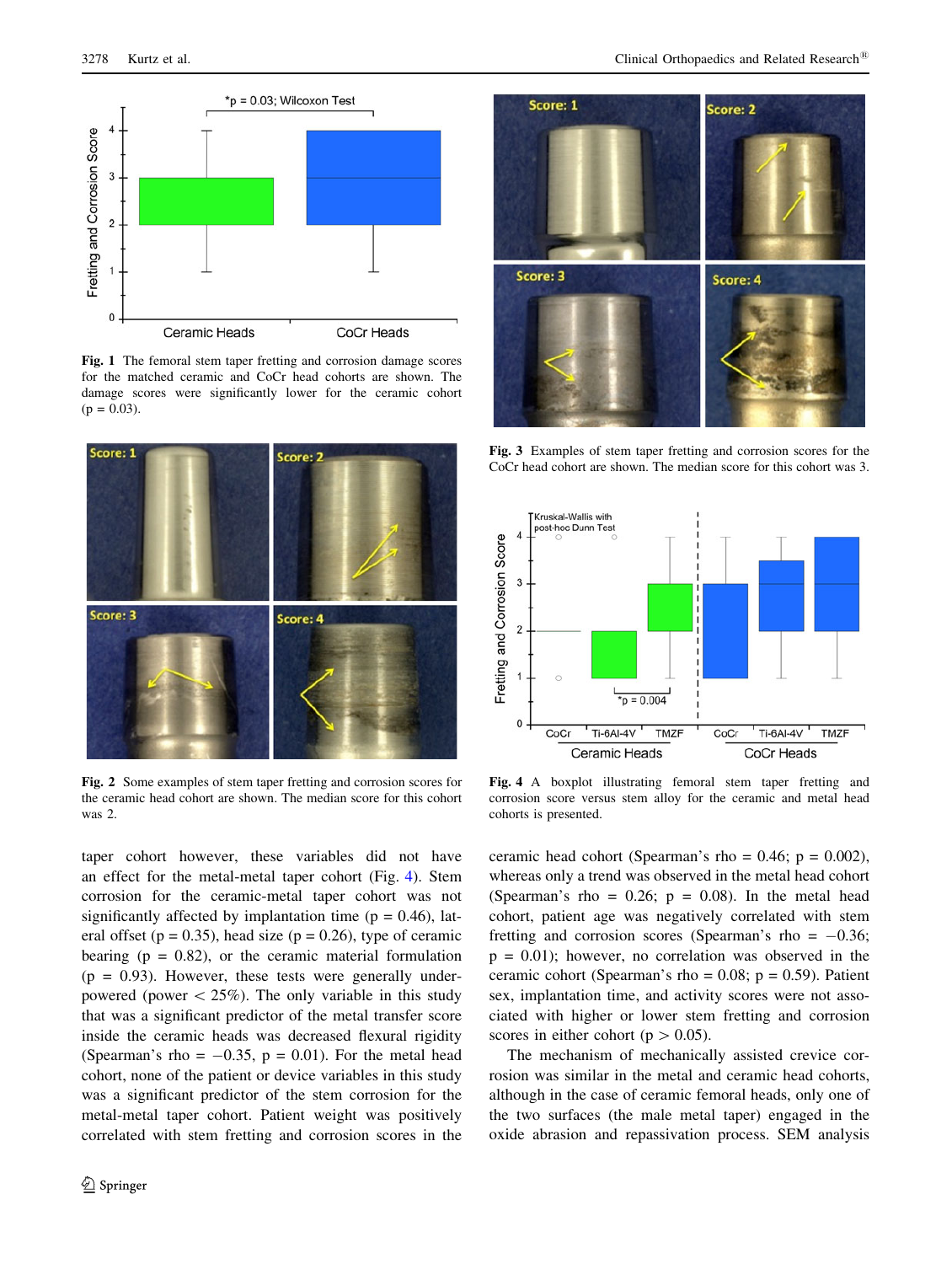showed damage on each implant that was reflective of the type of metallic surface topography present. Interestingly, the surface topography for tapers was highly variable based on alloy (Co-based or Ti-based) and manufacturer. The taper surfaces were either finely machined (TMZF; Fig. 5A) or with machined grooves present (both Ti-6Al-4V, Fig. 5 B–C, and CoCr, Fig. 5D–E). The geometry of the grooves varied with design in terms of grooves per length and groove depth. For example, in Figures 5D and 5E, both implants are Co-Cr-Mo based, but Figure 5E shows tightly spaced grooves approximately 150  $\mu$ m apart and roughly 60 to 100  $\mu$ m deep, whereas in Figure 5D, the grooves are approximately  $500 \mu m$  apart and  $50 \mu m$  deep. The fretting corrosion damage seen in these tapers is intermittently distributed over the tapers and where grooves are present occur only at the top of the groove. With deep grooves, debris can accumulate (Fig. 5E) adjacent to the fretting damage. For the device in Figure 5A, the majority of fretting corrosion damage is seen in the proximal taper region (lower right of micrograph) indicating rim loading. Evidence of fretting damage and corrosion debris (dark regions) was observed on titanium alloy surfaces (Fig. [6](#page-10-0)A–B). Different types of machining grooves on cobalt alloy surfaces (Fig. [6C](#page-10-0)–D) exhibited different appearances. In one case (Fig.  $6C$ ), the damage seen has a distinct (solely) corrosion-based appearance, whereas another case (Fig. [6](#page-10-0)D) showed evidence of both fretting and corrosion damage.

#### **Discussion**

Fretting initiated crevice corrosion observed in tapers is a complex problem and the severity is dependent on multiple factors. Retrieval studies that isolate variables in devices and patients can be designed to identify device and patient factors that aggravate or mitigate corrosion damage at the tapers. This matched cohort retrieval study was undertaken to analyze stem taper corrosion with ceramic heads as compared with CoCr heads. We theorized that ceramic femoral heads, which are electrical insulators, would lead to lower stem taper corrosion than previously reported with CoCr femoral heads; indeed, this appears to be the case. We found that decreased stem flexural rigidity and stem alloy predicted stem corrosion with modular ceramic femoral heads but not with CoCr heads. There was no difference in the mechanism of fretting corrosion between the ceramic and metal cohorts besides the fact that only the stem taper surface plays a role in the corrosion damage that occurs in the ceramic cohort.

This study had limitations. We used a matched cohort study design that was adequately powered to detect differences between the ceramic-metal and metal-metal taper cohorts, but the sample size was not sufficient to pick up correlations between taper design and secondary effects such as implantation time, which were not apparent in either cohort. The study was primarily designed to detect a



Fig. 5A–E SEMs of five different design and materials for the male taper of ceramic-metal trunnions. (A) TMZF (Stryker Orthopaedics, Mahwah, NJ, USA)  $\times$  35 BEC, (B) Ti-6Al-4V (Zimmer, Inc, Warsaw, IN, USA)  $\times$  100 SEI, (C) Ti-6Al-4V (Wright Medical Technology, Inc, Arlington, TN, USA)  $\times$  220 BEC, (D) Co-Cr-Mo (DePuy Orthopaedics, Inc, Warsaw, IN, USA)  $\times$  100 BEC,

(E) Co-Ni-Cr-Mo (Zimmer)  $\times$  100 BEC. SEI = secondary electron imaging; BEC = backscattered electron contrast image. A is a ground surface, whereas B–E have machining grooves present. Also shown are fretting scars and corrosion and biological debris present. For grooved implants, only the groove tips show evidence of fretting corrosion damage.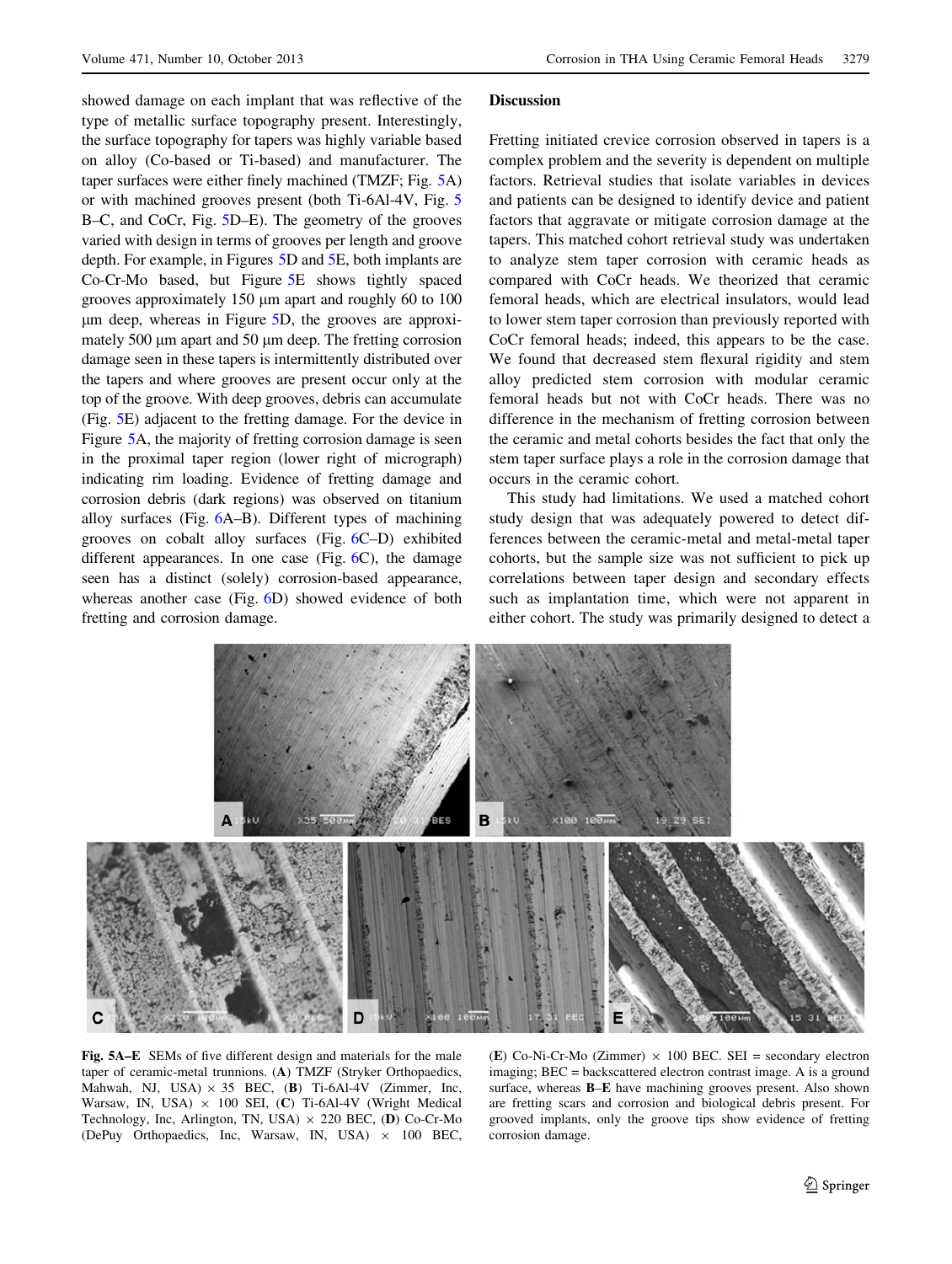<span id="page-10-0"></span>Fig. 6A–D Backscattered electron micrographs of (A) TMZF, (B) Ti-6Al-4V, (C) Co-Cr-Mo, and (D) CoNiCrMo alloy tapers used in conjunction with ceramic femoral heads. Each image shows fretting damage and some corrosion debris present. In C, the damage has a distinctly corrosion-like appearance emanating from a machining ridge.



difference of 1 in corrosion scores between junctions with ceramic-metal and metal-metal interfaces. However, the mean differences of fretting and corrosion scores when analyzing the device and patient factors were approximately one-fourth of what the study was designed to detect, and thus would require an unrealistically large sample size to be sufficiently powered. Because this was a secondary study question, we acknowledged that the question would be underpowered. This study also shares the same limitation of all retrieval studies, namely that they are based on analysis of clinical failures that do not necessarily reflect the population of well-functioning implants in the unrevised patient population. However, the presence of taper corrosion in this series was not associated with the reasons for revision for any of the components. This study focused on ceramic femoral heads by a single supplier with a consistent design for the past 30 years. Although we included different types of ceramic materials used in different types of bearings, we confirmed these variables did not influence the results. We also accounted for differences in stem surface finish and alloy composition between the cohorts by the matching protocol. Thus, as suggested in a study of taper corrosion with zirconia heads [\[10](#page-12-0)], our findings are not generalizable to other ceramic head suppliers and femoral stem designs outside of this study. Furthermore, we examined retrievals in which the only source of modularity with a metallic component was the head-stem interface. Therefore, the results of this study likewise do not apply to THA systems with multiple sources of modularity. Our results were also limited in that our methodology to assess the extent of corrosion was categorical and subjective. However, our methodology was consistent with the approach of other investigations in which corrosion and fretting of modular metallic interfaces were assessed [\[9](#page-12-0)]. Furthermore, it is recognized that the fretting and corrosion scoring technique does not necessarily correlate with the volume of metallic debris generated at a modular interface. Taper analyses to quantify material loss at the ceramic-stem modular connection were beyond the scope of this study.

This study demonstrates that mechanically assisted crevice corrosion can also occur in ceramic head-metal neck devices, although to a lesser extent than in CoCr head-metal neck devices. The taper designs used in these junctions were varied, but all showed evidence of some fretting and corrosion present, as expected from any modular taper connection. Despite four decades of clinical use, few studies have investigated taper corrosion involving modular ceramic heads [[10,](#page-12-0) [13,](#page-12-0) [25](#page-12-0)], making comparisons with our study difficult. Urban and colleagues [\[25](#page-12-0)] documented one case of taper corrosion in an Autophor (Mittelmeier; Smith & Nephew, Memphis, TN, USA) hip prosthesis consisting of a CoCr femoral stem and an alumina ceramic femoral head and concluded that the corrosion products in the periprosthetic tissue and within the taper appeared to be similar to those with a CoCr head and stem. Hallab and coworkers [[10\]](#page-12-0) examined fretting corrosion in CoCr-CoCr and CoCr-zirconia ceramic stem-head tapers in vitro to test the hypothesis that the harder ceramic surface would result in greater fretting corrosion debris from a CoCr stem as compared with a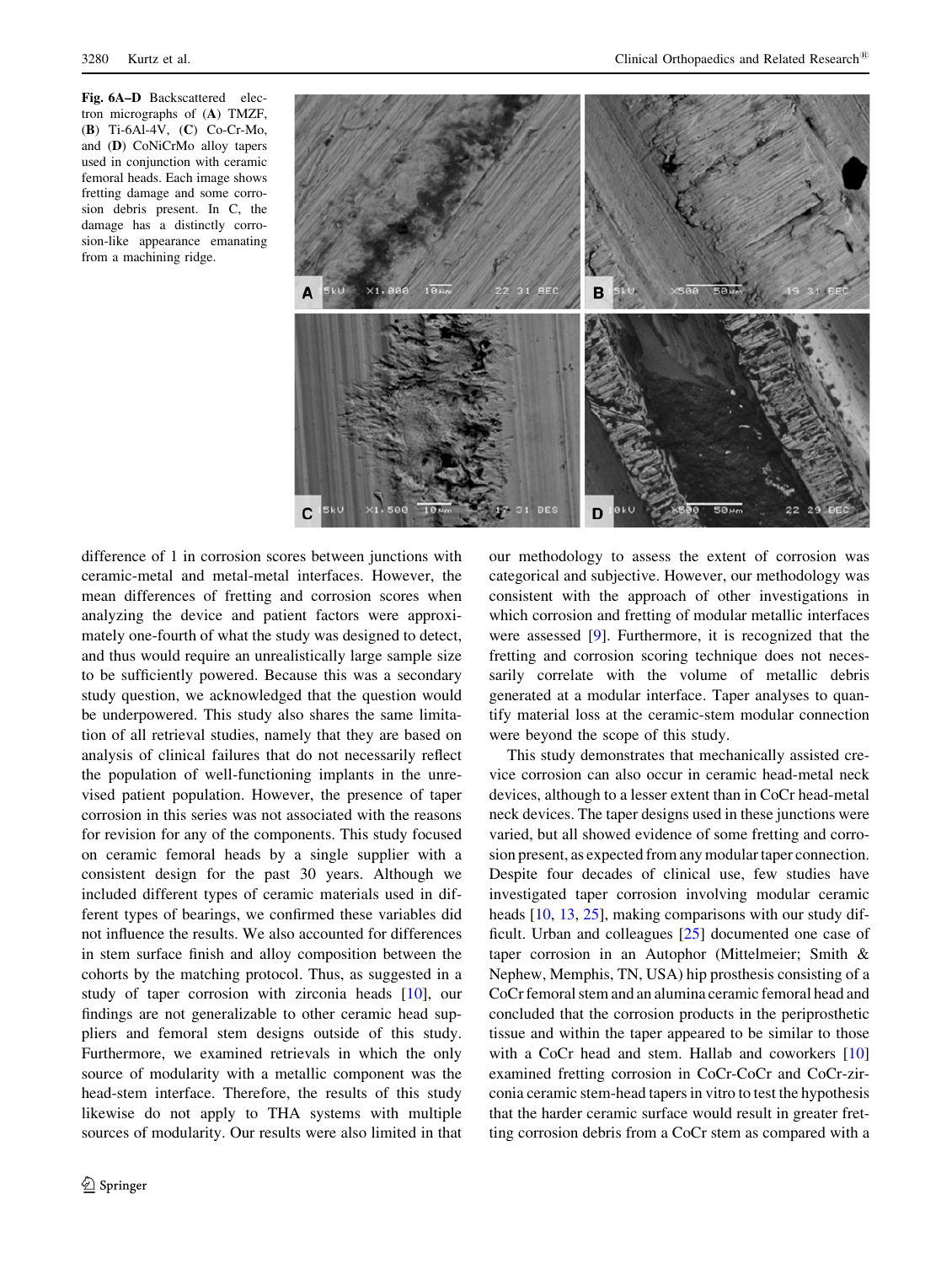<span id="page-11-0"></span>CoCr head and stem. Contrary to their hypothesis (and similar to the results of this retrieval study), the CoCr-CoCr head-stem taper generated three- to 11-fold greater metal release than the CoCr-zirconia taper combination, but the authors cautioned against overgeneralization of their results to other head-stem designs. The manufacturer of the zirconia heads in Hallab et al.'s [\[10](#page-12-0)] study, St Gobain Desmarquest (Evreux Cedex, France), ultimately withdrew their product from the orthopaedic market after a worldwide recall in 2001 and they are no longer in clinical use in orthopaedics [4]. More recently, in a retrieval study of a series of titanium alloy S-ROM femoral stems (DePuy Orthopaedics, Warsaw, IN, USA), Huot Carlson et al. [\[13](#page-12-0)] observed less proximal femoral stem taper corrosion for cases with a ceramic-metal taper interface as opposed to cases with metal-metal taper interfaces. However, details about the design or manufacture of the ceramic heads in the S-ROM series were not reported, making direct comparisons to this study difficult [[13\]](#page-12-0).

The most important design and patient factors predicting increased fretting and corrosion scores of the ceramic head cohort in this study were stem material, flexural rigidity, and body weight. Previously, both in vitro and in vivo studies have found similar results [\[9](#page-12-0), [13,](#page-12-0) [16,](#page-12-0) [18](#page-12-0), [22\]](#page-12-0). We did not find lateral offset or sex to be a predictor of corrosion, which is comparable to what Hout Carlson et al. recently found [\[13](#page-12-0)]. Goldberg et al. [[9\]](#page-12-0) found that lateral offset was a predictor of corrosion; however, this factor did not have an effect when the confounding factors of flexural rigidity and implantation were considered. Head size was not a predictor for corrosion in the current study and by Hout Carlson et al. [[13\]](#page-12-0), which differs from a prior study that found an association between corrosion and femoral head size [\[11](#page-12-0)]. A post hoc power analysis revealed that this study was underpowered to detect the differences observed between head sizes (power =  $21\%$ ). The clinical impact of the associated corrosion debris from these interfaces for implants with femoral heads less than 36 mm remains unclear at this point. Tissue samples were unavailable to determine the effects of these corrosion products locally and systemically.

This study provides new insight on the mechanisms of taper fretting corrosion using ceramic as an alternative to CoCr alloy femoral heads. The basic mechanism of mechanically assisted crevice corrosion was the same with the exception being that, in the case of a ceramic femoral head, only one of the two surfaces (ie, the male metal taper) engaged in the oxide abrasion and repassivation process. This, in and of itself, will lower the overall extent of corrosion. Other potential differences between taper fretting corrosion behavior could be the result of how the male taper surface was prepared. The machining topography of the metal taper appears to localize damage to the peaks of the machining grooves where contact is made with the ceramic head. However, we accounted for differences in surface topography in the two study cohorts by matching not only alloy, but stem manufacturer, where possible. Thus, the lower corrosion scores we observed between the ceramicmetal and metal-metal (not MOM, metal on metal) taper cohorts cannot be attributed to differences in surface topography. Detailed measurements of stem surface topography were also beyond the scope of the present study.

Previously, ceramic femoral heads have been discussed in the clinical literature solely in the context of an alternative bearing surface to reduce wear [1, [21](#page-12-0)]. This study has potentially important implications for modular component selection by surgeons who are concerned with Co and Cr debris release from the head-neck interface and the risk of adverse local tissue reactions [3, [8](#page-12-0), [16–18](#page-12-0)]. Our results suggest that by using a ceramic femoral head, Co and Cr fretting and corrosion from the modular head-neck taper may be mitigated, although not completely eliminated. However, implant component selection is but one factor contributing to taper corrosion and metal debris production from modular interfaces in vivo. Taper impaction technique, engagement of the modular taper interface in a clean and dry environment, and the use of matching components are all technical factors that influence taper fretting and corrosion regardless of whether the femoral head is fabricated from CoCr or ceramic [[19,](#page-12-0) [20](#page-12-0)]. Our research suggests that there could be a potentially new focus in ceramic component research in hip arthroplasty, beyond wear and tribology, to better understand the role of ceramics in mitigating modular taper corrosion.

Acknowledgments We thank Edmund Lau, Exponent, for consultation on the scoring plan as well as Robert Streicher and Ricardo Heros, Ceramtec Medical Products, for many helpful discussions.

Open Access This article is distributed under the terms of the Creative Commons Attribution License which permits any use, distribution, and reproduction in any medium, provided the original author(s) and the source are credited.

## References

- 1. Bal BS, Garino J, Ries M, Rahaman MN. A review of ceramic bearing materials in total joint arthroplasty. Hip Int. 2007;17:21–30.
- 2. Black J. Does corrosion matter? J Bone Joint Surg Br. 1988;70: 517–520.
- 3. Chana R, Esposito C, Campbell PA, Walter WK, Walter WL. Mixing and matching causing taper wear: corrosion associated with pseudotumour formation. J Bone Joint Surg Br. 2012;94:281–286.
- 4. Clarke IC, Manaka M, Green DD, Williams P, Pezzotti G, Kim YH, Ries M, Sugano N, Sedel L, Delauney C, Nissan BB, Donaldson T, Gustafson GA. Current status of zirconia used in total hip implants. J Bone Joint Surg Am. 2003;85(Suppl 4):73–84.
- 5. Collier JP, Surprenant VA, Jensen RE, Mayor MB, Surprenant HP. Corrosion between the components of modular femoral hip prostheses. J Bone Joint Surg Br. 1992;74:511–517.
- 6. Gilbert JL, Buckley CA, Jacobs JJ. In vivo corrosion of modular hip prosthesis components in mixed and similar metal combinations.